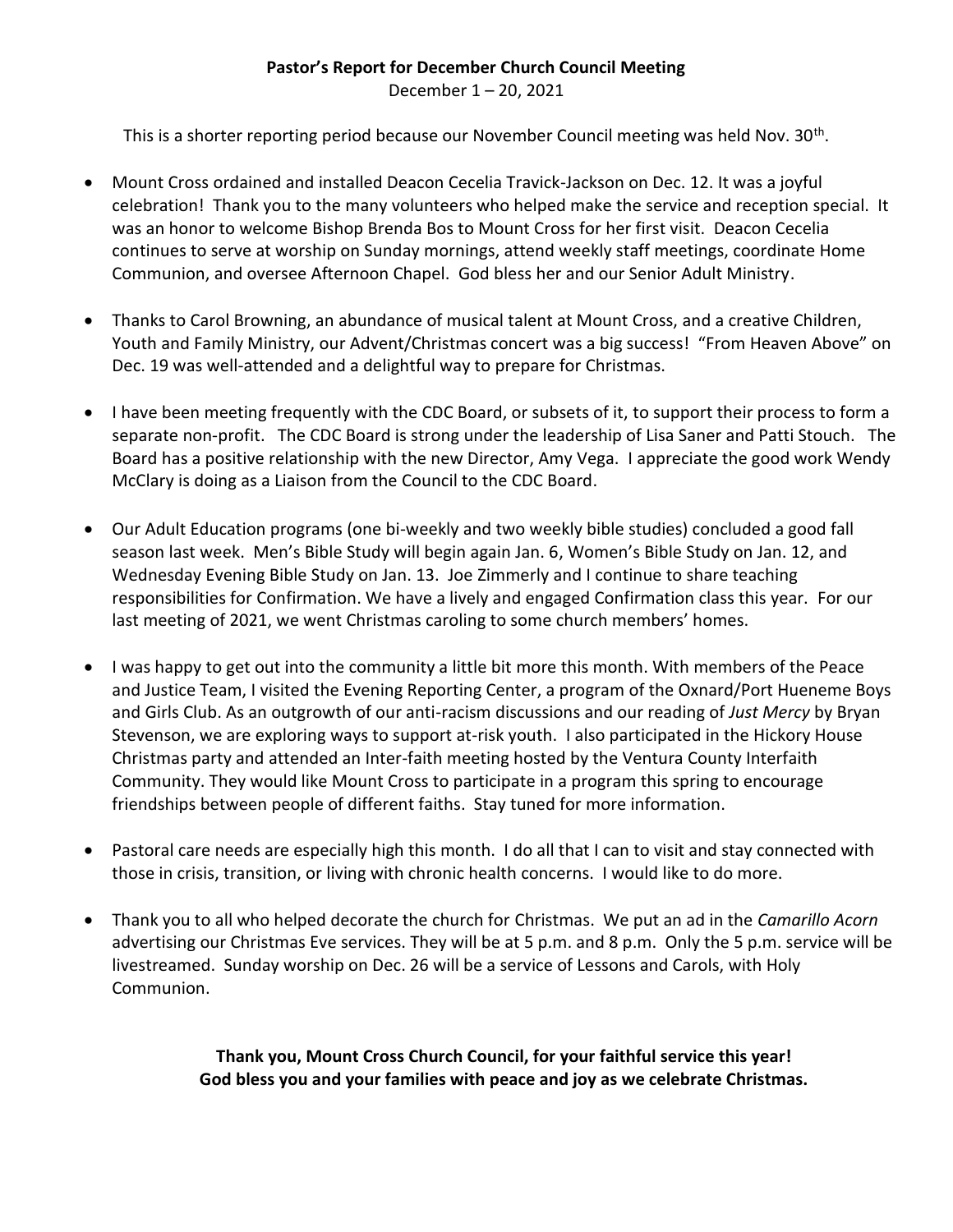### **Pastor's Report for November Church Council**

#### **October 18, 2021 - November 30, 2021**

- Sunday worship is the center of our community life. Thank you to all who participate as musicians and worship assistants. We are trying to improve the systems for assigning worship assistants and making sure there aren't any gaps. Our new Volunteer Coordinators, Kris Dawson and Vicky Edell, will be a big help in this regard. I consistently hear people express appreciation for the quality of our worship. All Saints Sunday was a special day of remembrance for those who have died. The candle-lighting was powerful and moving for those who participated and those who observed it. We also celebrated a joyful Baptism that day and received new members. It was a poignant symbol of the cycle of life.
- Pastoral care continues. I visit people in their homes, at hospitals, at assisted-living communities, and I meet with people in the church office, out in the community, or at their places of employment. It is my deep joy to sit with people and offer spiritual care and support. Many thanks to the Care Team, Health Ministry, Prayer Chain, and Home Communion Visitors who also provide important spiritual care to others.
- Joe, Cecelia, and I attended *Theoasis* October 18-20, a leadership conference for the Southwest California and Pacifica Synods. It was good to have Mount Cross well-represented at the conference, and it provided an opportunity for the three of us to reflect on and discuss ministry at Mount Cross.
- I attended the Synod Conference Gathering at CLU on October 24. Bishop Bos introduced her vision for the Synod, including the need for financial sustainability.
- We held Bob Edell's funeral Saturday, October 30. God continue to give strength and comfort to Vicky in her time of grief.
- I completed the annual job reviews for Carol Browning and Carina McVeigh. The process included a self-evaluation and solicited feed-back from church members who work closely with them, along with my evaluation. I complied a narrative report, submitted it to the Personnel Committee, and filed it in their personnel files.
- We have a Deacon-Elect! Mount Cross called Dr. Cecelia Travick-Jackson to serve as a Deacon in our congregation. She will be ordained to the Ministry of Word and Service at 2 p.m. on Sunday, December 12 at Mount Cross. Please plan to join us for this special celebration.
- I was away Nov. 22-29. Thank you to the staff for covering for me in my absence and for the Rev. Susan Klein for preaching and presiding on Nov. 28. Pastor Lynn Enloe had been scheduled to supply but was unable to be there because of medical issues.
- Christmas Eve services will be at 5 p.m. and 8 p.m. on Friday, December 24. The liturgy and music will be the same for both services. The 5 p.m. service will be livestreamed and available for viewing anytime later in the day.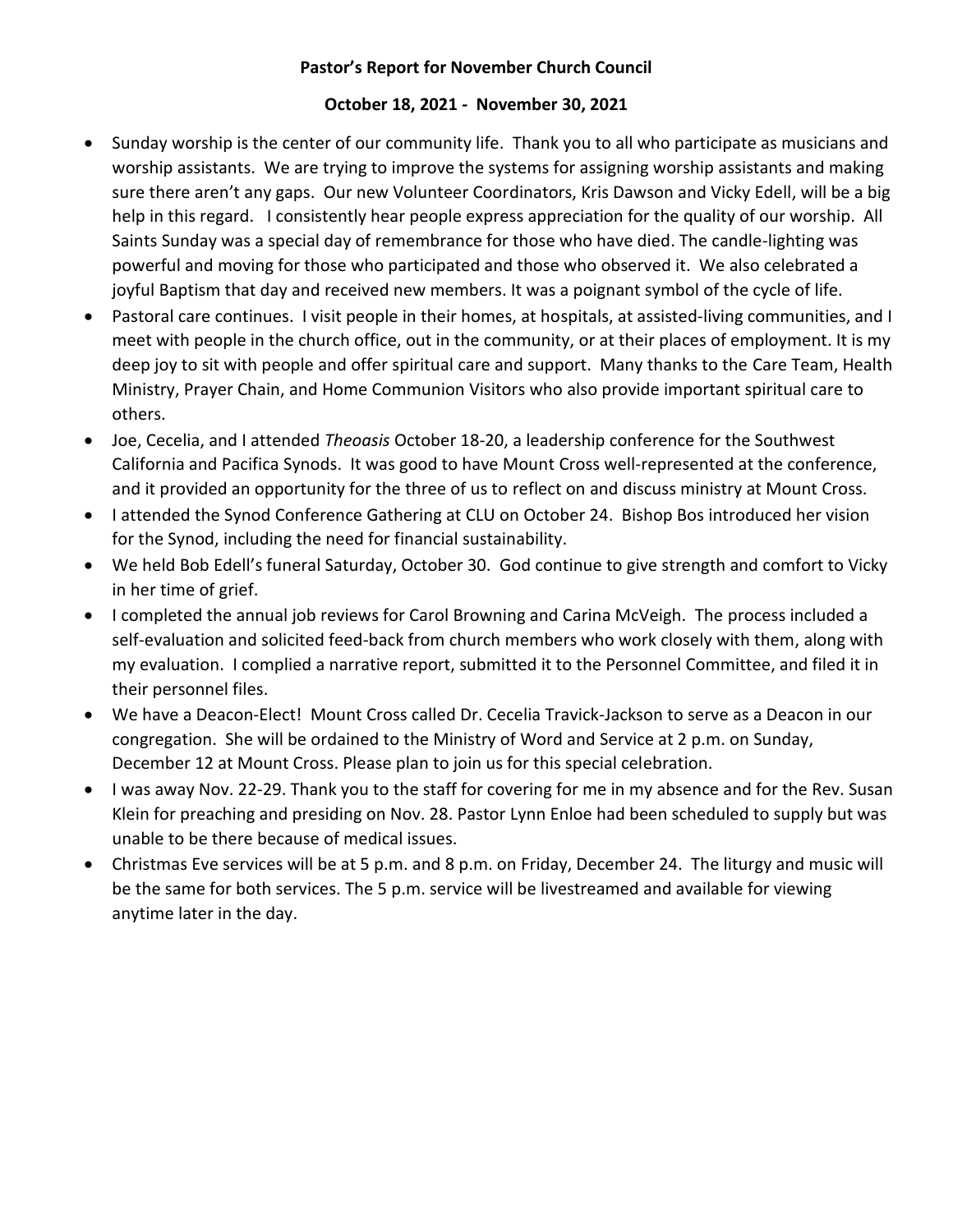### **Pastor's Report for October Church Council Meeting September 20 – October 17, 2021**

It was another full month at Mount Cross. I am grateful for all the ways new life and graceful connections are sprouting at Mount Cross. We are in the middle of the fall season, but it feels a bit like springtime. We have a great staff, and it is good to have so many members offering their time, skills, and leadership abilities to our committees, teams, and programs. I sense that we are straining our capacities, so I hope and pray for the Holy Spirit's guidance and gifts as we complete this calendar year and plan for a new year.

Highlights:

• I continue with my primary work of presiding at worship, preaching, and pastoral care. Sunday Sermons: 9/26 "It Isn't Easy, But It's So Worth It"

10/3 "Tend and Mend"

10/10 "Jesus Loved the Rich Man"

10/17 "Bandits at Christ's Right Hand and Left Hand"

- Faith Formation: All 3 of our Bible studies are back meeting regularly after all (except the Men's Bible study) took the summer off. I facilitate each of the three studies at least once a month and group members facilitate the other meetings. I led the *Sacred Earth, Sacred Soul* Celtic spirituality book study with St. Columba's one week, and am grateful to Fr. Greg for leading the other five weeks.
- Wednesday night dinners are back! They are delicious and the community vibe is good. It is a joy for me to be with the Confirmation class. Joe and I take turns teaching.
- Kathleen Stevens's funeral was Thursday, September 23. We had a small service in the church followed by a larger service at Conejo Mountain.
- I attended the Ordination of Deacons for the Episcopal Diocese of Los Angeles at St. John's Cathedral in LA on Saturday, September 25.
- A "Deacon Candidate Support Committee" convened on September 30 to accompany Dr. Cecelia Travick-Jackson as she enters the final stage of her diaconal process– receiving a call. Thank you to committee members Herb Holler, Kris Dawson, and Craig Blois for their time and support. The morning after the committee met, we heard word that Cecelia was cleared by the ELCA Conference of Bishops to receive a call as a Deacon!
- I participated in Steve Engh's funeral on Saturday, October 2 at St. Mary Magdalene Church.
- I officiated at Zoe Phipps wedding on Saturday, October 2 in Ojai.
- We incorporated blessing of the animals into our Sunday worship and drive-through Communion on Sunday, October 3, in honor of St. Francis Day (October 4).
- The CDC Board is moving forward with incorporation for the school. The Board is strong and able as it guides the school, under Amy Vega's excellent leadership, through this time of transition. I am attending all meetings and staying attentive to the processes.
- Along with members of the Welcome Team, I offered a new member exploration class. Two prospective members attended and they plan to join Mount Cross.
- The Peace and Justice/Anti-Racism team hosted a well-attended Zoom panel "Justice in Action: Supporting Incarcerated Youth" on October 14 as a follow-up to our reading of *Just Mercy.* Many thanks to Tracy Blois, Becky Gilbertson, and Bill Stoll for organizing and coordinating the panel. I moderated the discussion and am hopeful that the event will bear fruit in Mount Cross engaging and serving at-risk youth in our county.
- Our Generosity Campaign launched on Sunday, October 17. Appreciation and gratitude go to Barbara Cranfill, Luanne Crockett, Joan Brundage, and Karen Cherry for designing a positive stewardship program. Thank you to Carol Browning and Carina McVeigh for supporting them.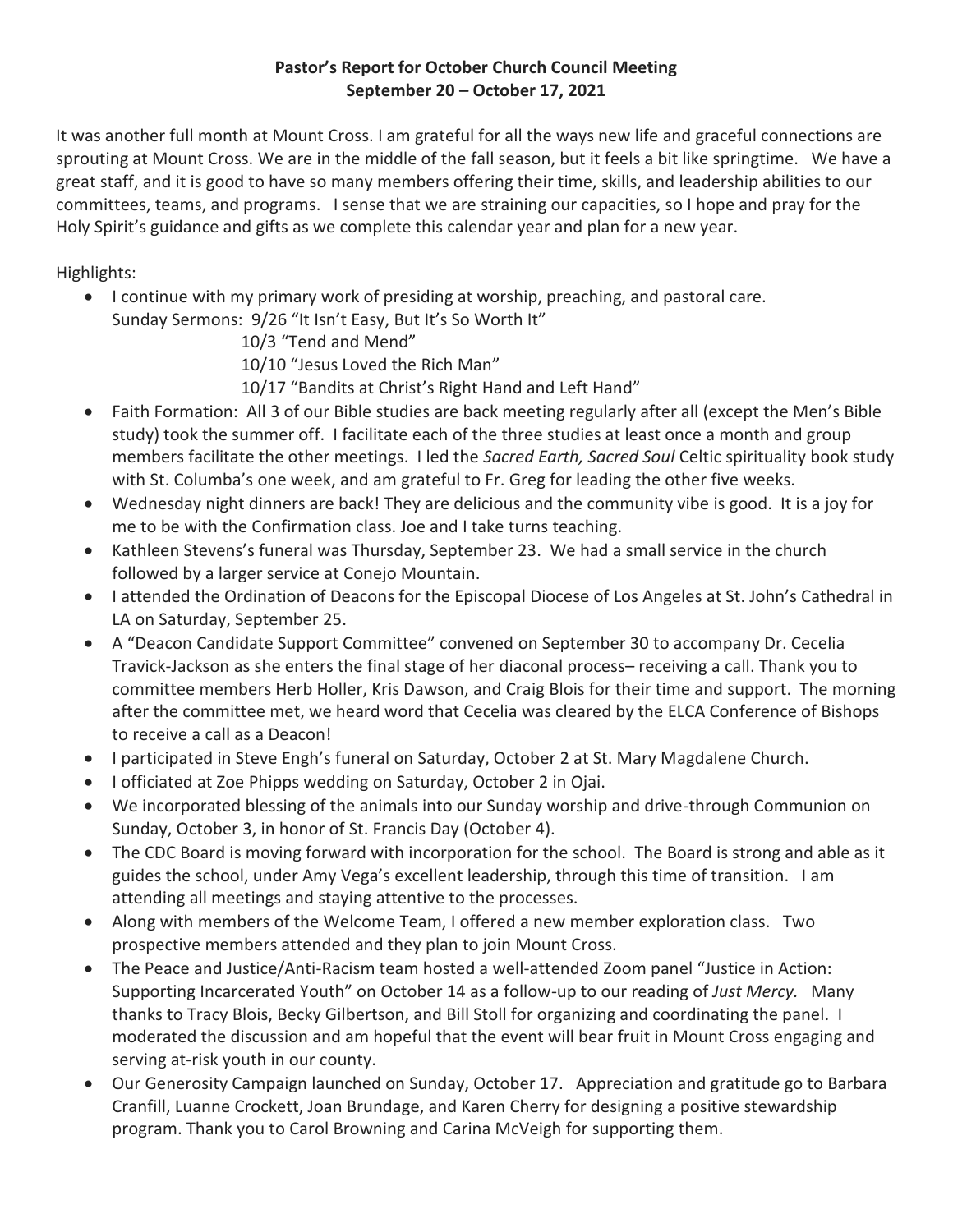Looking Ahead:

- Dr. Cecelia Travick-Jackson will preach on Reformation Sunday, Oct. 31.
- We will have a Baptism and possibly a new member welcome on All Saints' Sunday, Nov. 7
- We will have an information session about Dr. Cecelia Travick-Jackson's journey to the Diaconate after worship on Nov. 7.
- Pastor Scott Maxwell-Doherty will preach Sunday, Nov. 14.
- I will be away November 22-29, Pastor Lynn Enloe will be the supply Pastor on Nov. 28.

Please see below for a report from Carol Browning, Interim Music Director.

### **Interim Music Director Summary – October 2021**

A couple of weeks ago, we were able to switch Guy Ervin back to regular payroll, with taxes deducted, instead of 1099 income as a guest musician. Thank you to the Worship & Music and Personnel Committees and the Church Council for approving that change.

Our Handbell Choir played a wonderful prelude and offertory on Sunday, October 3. We're rehearsing for an afternoon program (similar to what Justin Thai and Guy Ervin did in August) for Sunday, November 7, 2pm, All Saints Sunday.

In November, we'll flip the Handbell and Choir rehearsals so that the Choir begins at 6:30, with Handbells at 7:30 (or a little earlier if we're set up), and alternating months going forward for earlier and later start times until we're out of the woods with COVID and can evaluate a more permanent schedule.

The Worship & Music Committee is proposing Mount Cross do a Christmas concert on Sunday, December 19, at 4pm, with selections from various groups and individuals, which we'll begin planning and rehearsing for soon.

Pastor Julie and I have planned our worship music for the rest of this season, which is a big help to me. I'm grateful for all our singers and instrumentalists who lead our Sunday morning worship from the loft! And we're especially grateful for Bill Dawson, Justin Thai, and our interns for taking care of the sound!

Thanks and blessings, Carol Browning, Interim Music Director October 17, 2021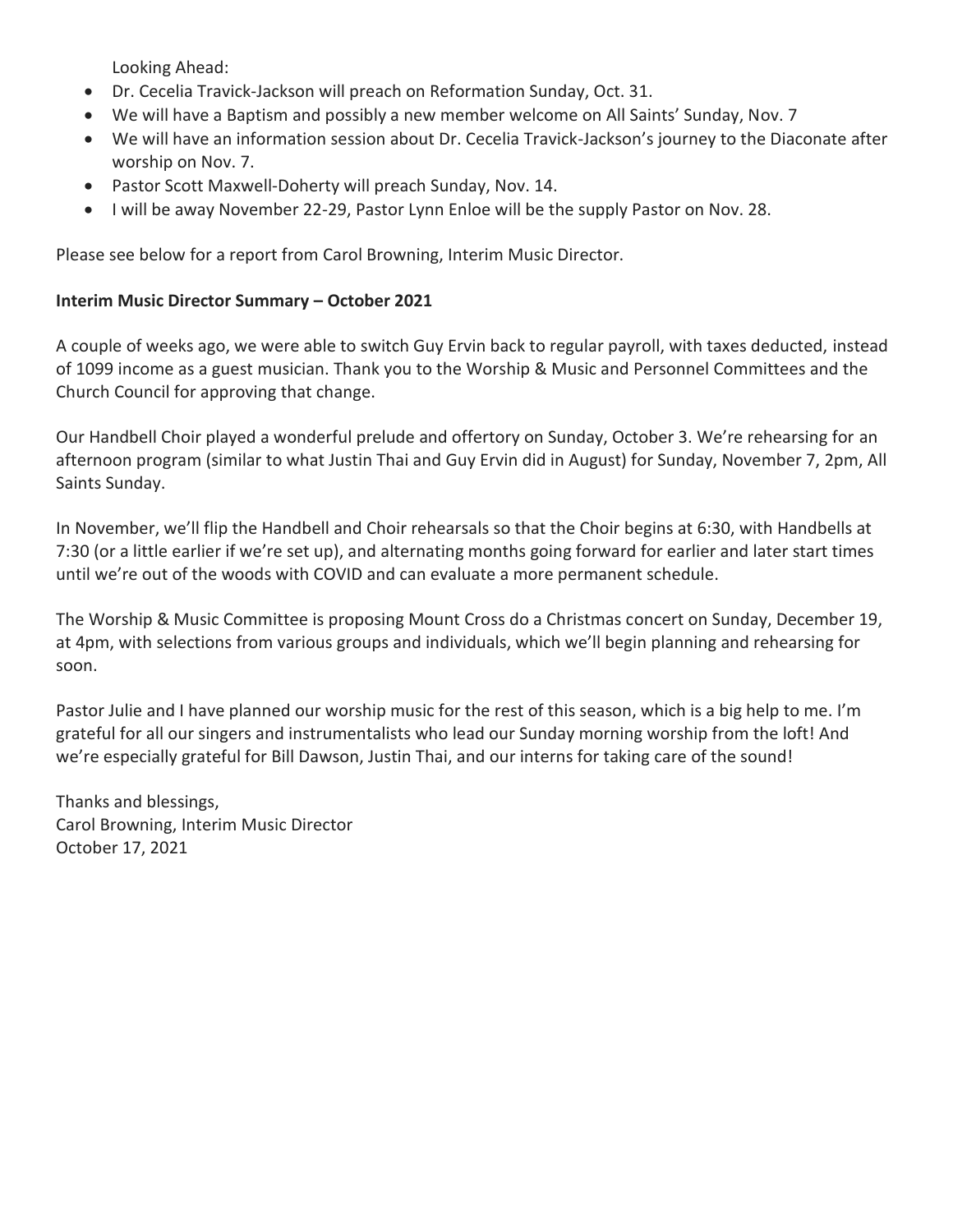### **Pastor's Report for September 2021 Council Meeting (August 17, 2021 – September 19, 2021)**

I completed a time study for the past month. It may be helpful as we consider pastoral staffing needs and priorities. Notably, for the majority of this time we were still on the summer program schedule.

| <b>Area of Ministry</b>              | <b>Hours</b> |
|--------------------------------------|--------------|
| Preaching/Worship (including prep. & | 57.5         |
| Sunday mornings)                     |              |
| Pastoral Care (congregation)         | 40.5         |
| Pastoral Care (community)            | 15           |
| <b>Committees and Teams</b>          | 27           |
|                                      |              |
| <b>Child Development Center</b>      | 13.5         |
| <b>Adult Education</b>               | 9            |
| Confirmation                         | 5.5          |
| Administration                       | 65           |
| Wider Church (Synod/Diocese)         | 10.5         |
| Total Hours 8/17/21 - 9/19/21        | 243.5        |

Vacation Day (Sun., Sept. 5) Holiday Labor Day (Mon., Sept. 6)

Please read the report below from Deacon Candidate Dr. Cecelia Travick-Jackson. She has been an incredible help with pastoral care and helping worship to run more smoothly. She is working with a team to develop an inclusive and accessible "Afternoon Chapel" for senior adults and others, debuting October 14 at 2 p.m. I would like to form an advice and support committee for her as she continues in her process.

The Program Year launched the week of September 13, following a wonderful Worship in the Park and Church Picnic on September 13. Thank you to all who participated and served!

Adult Bible Studies will be "lay led and clergy supported." I will facilitate each Bible study once a month and equip lay leaders to facilitate the other meetings. I will lead Adult Bible study on the 1st Wednesday of the month, Men's Bible study on the 3rd Thursday of the month, and Tuesday morning Women's Bible study on the 4<sup>th</sup> Tuesday of the month. I hope church members will feel encouraged to start new small groups to study the Bible together. I will equip them with good resources to use. The ELCA publishes several, including the *Daily Discipleship* study we are using for Adult Bible study and Men's Bible study and the *Gather* magazine study we use for Women's Bible study.

I will be leading the Bible study for the Southwest California Synodical Women's Organization convention on October 16 and 17.

Along with Joe Zimmerly and Cecelia Travick-Jackson, I will attend the synod's Oasis conference for clergy and lay staff October 18-20 in LaQuinta. I will be unable to attend the Church Council meeting October 19.

I have been asked by the Episcopal Diocese of Los Angeles if Mount Cross would partner with St. Columba's in welcoming an intern who is discerning a call to ministry. The discerner would serve 10 hours/week between the two churches being exposed to as many aspects of ministry as possible.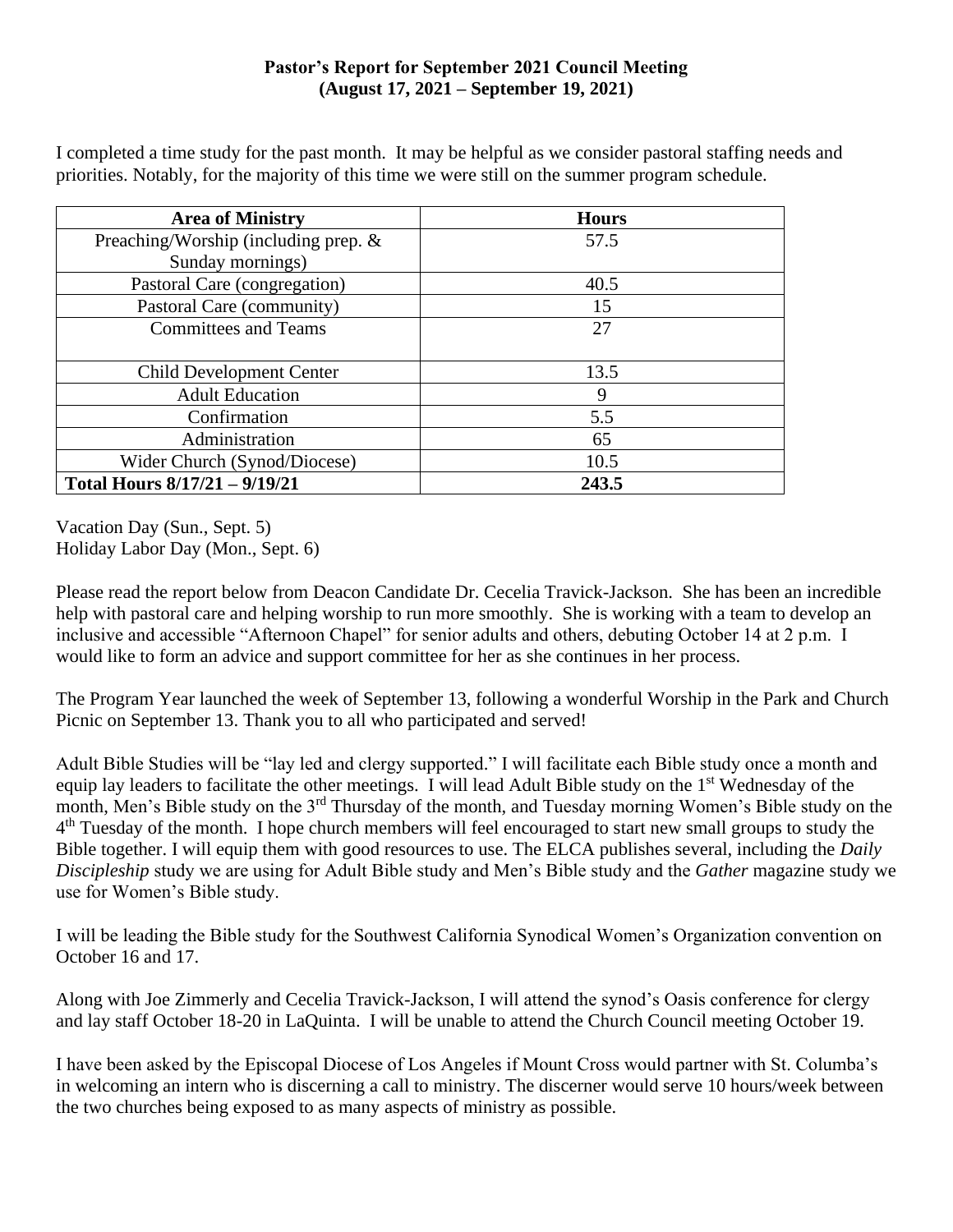### **A Report from Diaconal Candidate Cecelia TravickJackson September 14, 2021**

### So What Does She Do?

What does Cecelia, the diaconal candidate do? That is a fair question. Perhaps one of the ways to describe the duties of a deacon is to define the role of a deacon, according to the constitution of the Southwest California Synod, which adheres to the constitution of the Evangelical Lutheran Church in America. I have inserted the current definition of a deacon or minister of word and service as described in the current edition (June 2021) synod constitution.

**†S14.32.** Consistent with the faith and practice of the Evangelical Lutheran Church in America, every Minister of Word and Service shall:

a. Be rooted in the Word of God, for proclamation and service;

b. Advocate a prophetic diakonia that commits itself to risk-taking and innovative service on the frontiers of the Church's outreach, giving particular attention to the suffering places in God's world; c. Speak publicly to the world in solidarity with the poor and oppressed, calling for justice and proclaiming God's love for the world, witnessing to the realm of God in the community, the nation, and abroad;

d. Equip the baptized for ministry in God's world that affirms the gifts of all people;

e. Encourage mutual relationships that invite participation and accompaniment of others in God's mission;

f. Practice stewardship that respects God's gift of time, talents, and resources;

g .Be grounded in a gathered community for ongoing diaconal formation;

h. Share knowledge of this church and its wider ministry of the gospel, and advocate for the work of all expressions of this church; and

i. Identify and encourage qualified persons to prepare for ministry of the gospel.

In a nutshell, I not only assist the pastor, in this case Pastor Julie or whomever the Minister of Word and Sacrament happens to be, but I also take the message of Jesus Christ out into the word. The world that I am call to serve are adult seniors. When I think of my ministry I think of John 21:15-18

Jesus said to Simon Peter, "Simon son of John, do you love me…?" He said to him, "Yes, Lord; you know that I love you." Jesus said to him, "Feed my lambs." **<sup>16</sup>** A second time he said to him, "Simon son of John, do you love me?" He said to him, "Yes, Lord; you know that I love you." Jesus said to him, "Tend my sheep." **<sup>17</sup>** He said to him the third time, "Simon son of John, do you love me?" … "Feed my sheep. **18…** when you grow old, you will stretch out your hands, …

The excerpt from John 21 says to me that the church is to be present at all stages of life from birth to old age or as some say from cradle to grave. When a person is no longer able to attend regular worship services, they are still part of our community and should receive Christian support, this is part of my ministry.

At this point, you are probably wondering how this ministry is developing at Mount Cross? What follows is a brief description of some of what I do.

On Sunday mornings:

- I arrive at church early to make sure everything is in place for Sunday worship. The Altar Guild does a fantastic job preparing everything, but with my early background in theatre and drama, the director/stage manager and backstage crew arrives early to make sure everything is set for the opening scene.
- I then act as a stage manager (I hope these terms and descriptions are not offensive to you). I check with Pastor Julie, Carol, and Joe to see if there are any last minute changes that I should be aware of and make notes accordingly.
- I make sure all of the worship assistants are in place, if not I must make last minute adjustments.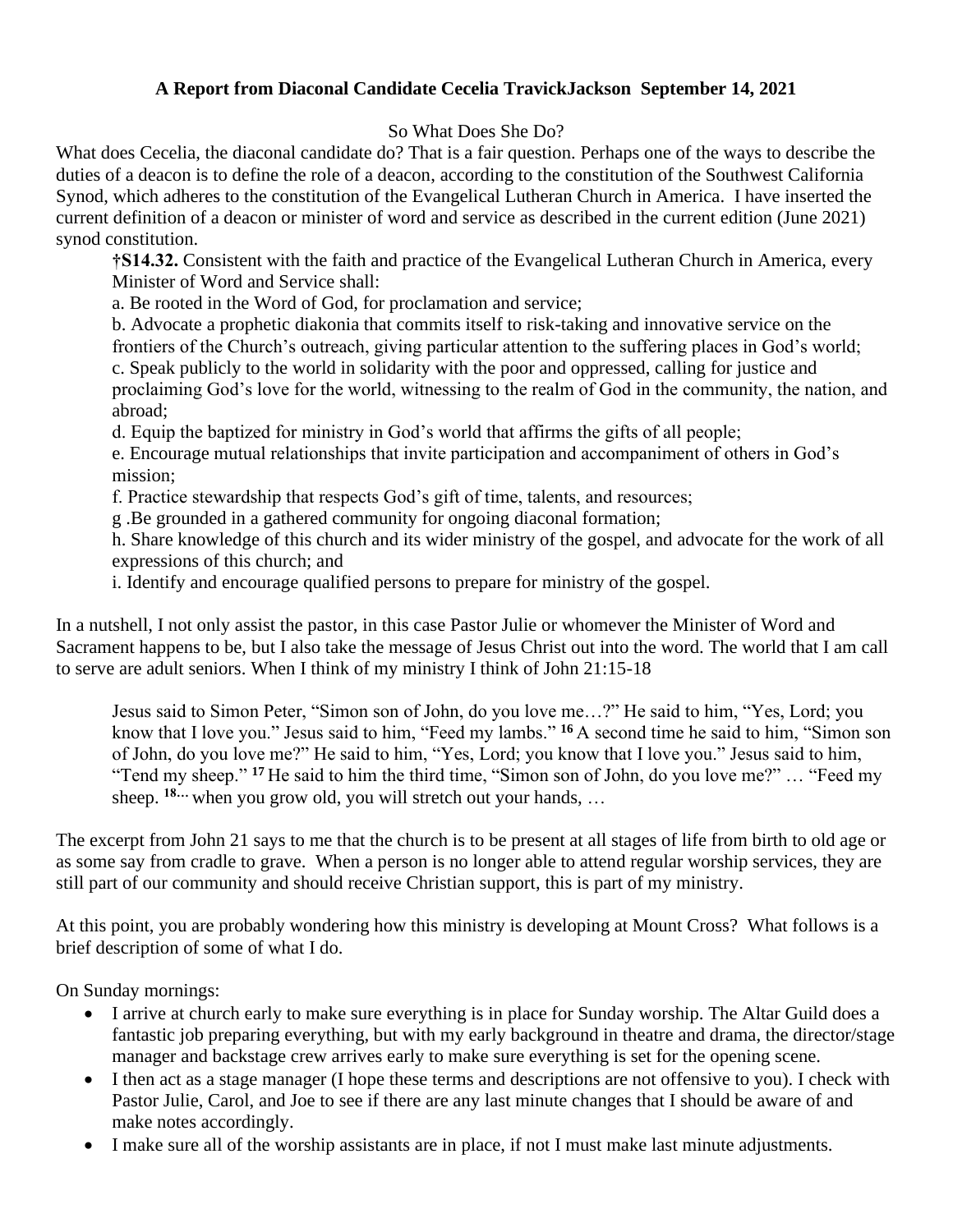- I make sure the assisting minister is robed, note any changes they should be aware of or need to make.
- This, I see as part of my ministry but it also gives Pastor Julie or the supply pastor time to review their sermon and make edits as necessary. Speaking of supply pastors, I review with them the order of service, and answer questions that they might have.
- I strive to have Pastor Julie, the assisting minister and myself in the sacristy by 9:20 for prayers prior to the beginning of worship service.
- I participate in the worship service, fill in and make adjustments as needed.
- After worship service, I work with the altar guild to prepare for drive through communion.
- I try to get to all of the worship assistants to thank them for their assistance. Certainly Sunday morning would be much more challenging without their help.
- I keep a watchful eye out for people who seem to be struggling. If I can catch them before they leave I ask how the church can be helpful. I inform Pastor Julie, make a follow-up call during the week, I will pray with them, send a prayer, or connect them with another ministry in the church if they so desire.
- I also make it point to thank the technical crew. They make a difficult task seamless.
- I assist with drive through communion and walk in communion.
- After drive through communion, I help clean up.
- I preach about one Sunday a month during regular worship.

What I have given you is a brief overview of what I do on Sunday morning.

#### New Offering:

I am particularly excited to offer a monthly midweek abbreviated worship service geared to adult seniors who have difficulty attending Sunday morning worship services. We have a dynamic group of knowledgeable parishioners to work in developing this ministry. Pastor Julie started a midweek service in the past, but like so many other services, everything came to a screeching halt during the pandemic. Our first meeting as a planning team will be on Friday September 17 and our first worship service will be October 14 at 2PM. The committee consist of Carol Browning, Randy Churchill, Sonja Demeter, Allison Johnson, Evonne Kochera, Susan Prosser, and LaJean Wenzel. I am excited beyond words that we are looking at another way to share God's message and the love of Jesus Christ. I also envision preaching during these abbreviated worship services. That being the case I will then be preaching about twice a month.

Following are some of the things that I do during the week:

I continue my diaconal ministry by training and organizing home and residential assisted living communion. We currently have 12 home communion ministers which also includes me as a home communion minister. We are currently ministering to 25 recipients. The list of recipients varies in accordance with the prayer list and special request. I envision the need for more home communion ministers as medical needs in our community grow. I must say as a home communion minister I also offer communion to caregivers, and I offer a scripture reading and a brief sermon or theological or biblical discussion. I see this as another way of taking the gospel to the wider community. There is room for you if you would also like to serve as a home communion minister.

I make pastoral care calls, especially to people I have not seen or heard from. Those pastoral calls remind me of "The Lost Sheep" parable in Luke 15.

So he told them this parable: **<sup>4</sup>** "Which one of you, having a hundred sheep and losing one of them, does not leave the ninety-nine in the wilderness and go after the one that is lost until he finds it? **<sup>5</sup>** When he has found it, he lays it on his shoulders and rejoices."

I often think of this parable, because all of God's sheep, all of God's people matter, all of God's people are important and when one is missing, we are not complete. I will also send personal cards and prayers to these special souls.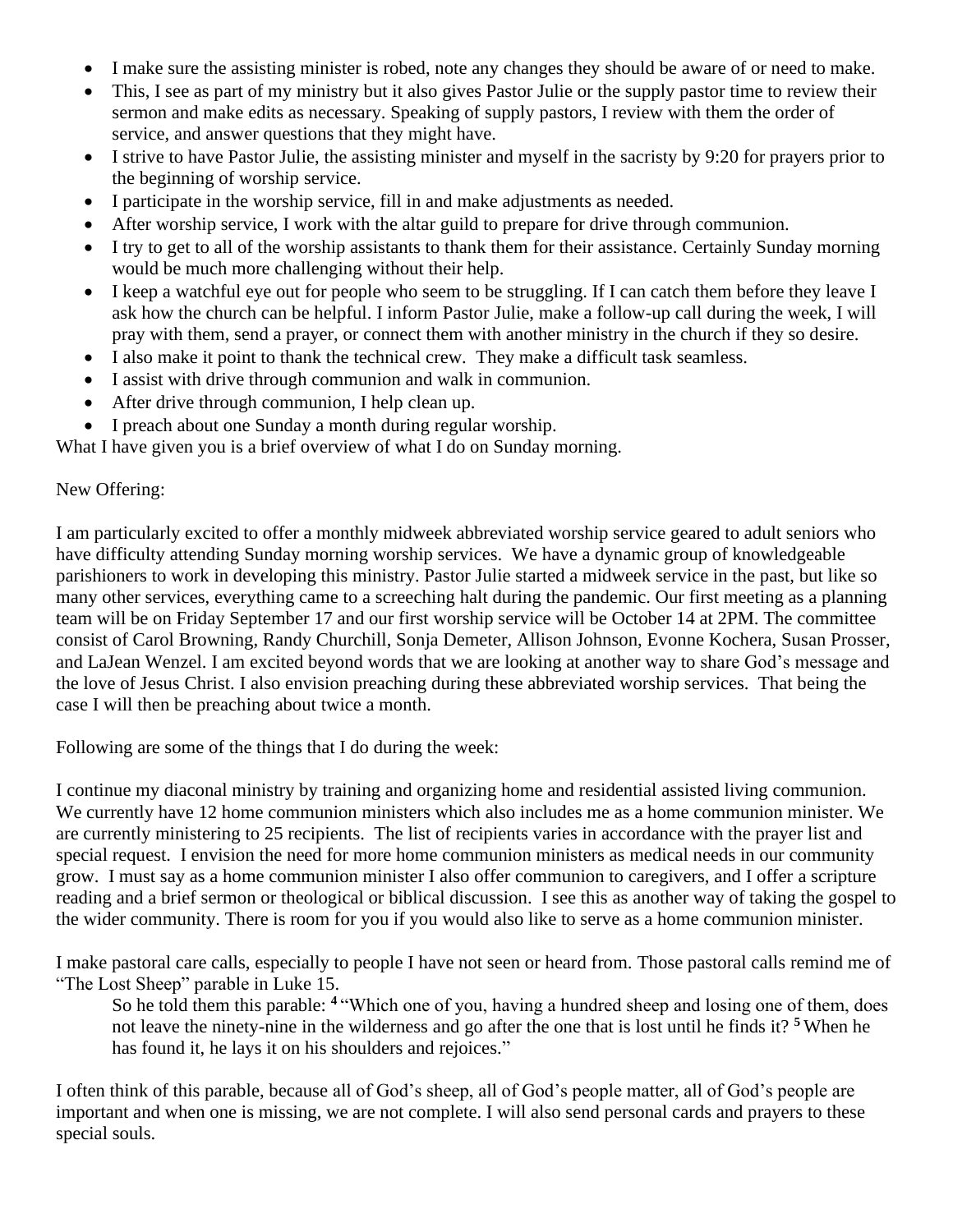I also take part in other ministries at Mount Cross. I participate in the Care Team ministry, I participate in Mary Circle Bible Study, Wednesday night Bible Study. I sometimes lead Bible studies. I will work with Joe and the youth ministry as needed and as I am able. It was also an enjoyable experience to participate in a Bible Study with St Columba's this summer. In addition to a book study led by Susan, an Episcopal priest. I attend weekly staff meetings and I assist as needed in other areas.

My dog Sunshine and I attended Vacation Bible School. She turned out to be something of a mascot and chief paw to hand holder. She loved the many rubs, pats and attention she received. She is a trained therapy dog and this is another way to do ministry. I have successfully completed Safe Gatherings, which will allow Sunshine and me additional opportunities to serve.

Serving the Wider Church:

Serving in the wider church is another diaconal opportunity for the Ministry of Word and Service to take Christ's ministry out into the wider society and bring the knowledge obtained in the world back to Mount Cross.

I currently serve on our Southwest California Synod Council. The synod council is currently deciding if we should meet monthly for four hours at a time or every two months (six times a year) for six hours at a time. The votes have not been tallied, but I am sure it will be a topic of discussion at our first meeting on Saturday September 18.

As a Synod Council member and Diaconal Candidate we are expected to take an active role in our conference (Channel Island) and to attend other workshops and growth opportunities as offered. One example of a growth opportunity is "The Oasis" retreat offered by the Southwest California and Pacifica Synods in October.

In addition to Synod Council, I also serve on the Southwest California Synod Executive Council. Executive Councils are in important part of any organization and the church is no exception. We currently meet before synod council meets, however we are called to meet anytime a meeting is needed. For example we had our regular meeting the Tuesday before the Bishops installation and another meeting after the installation on Monday.

I had the pleasure and privilege of serving as Assisting Minister to Bishop Bos during her installation, it was indeed a joyous occasion.

I also actively participate in Deacon Dialogues, an online study, reflection, support and prayer group of Deacons and Diaconal candidates in the entire ELCA. This is a treasured group as Deacons and Diaconal candidates learn and encourage one another as we understand our call and share our ministry. The group that I am in meets every two weeks at 8:00AM (ugh, Pacific Time). There are times that I lead the discussion. I am energized every time our meeting ends.

I am sure that I am forgetting important things to share with you, but this is what is on my heart at this time. Thank you for taking the time to read my comments and giving me the opportunity to briefly speak about the diaconate and some of what I am currently doing.

I pray that Mount Cross continues to grow and I pray that Adult Senior Ministry at Mount Cross grows and thrives. I ask for your prayers and your support in my ministry.

Love and peace, Cecelia Diaconal Candidate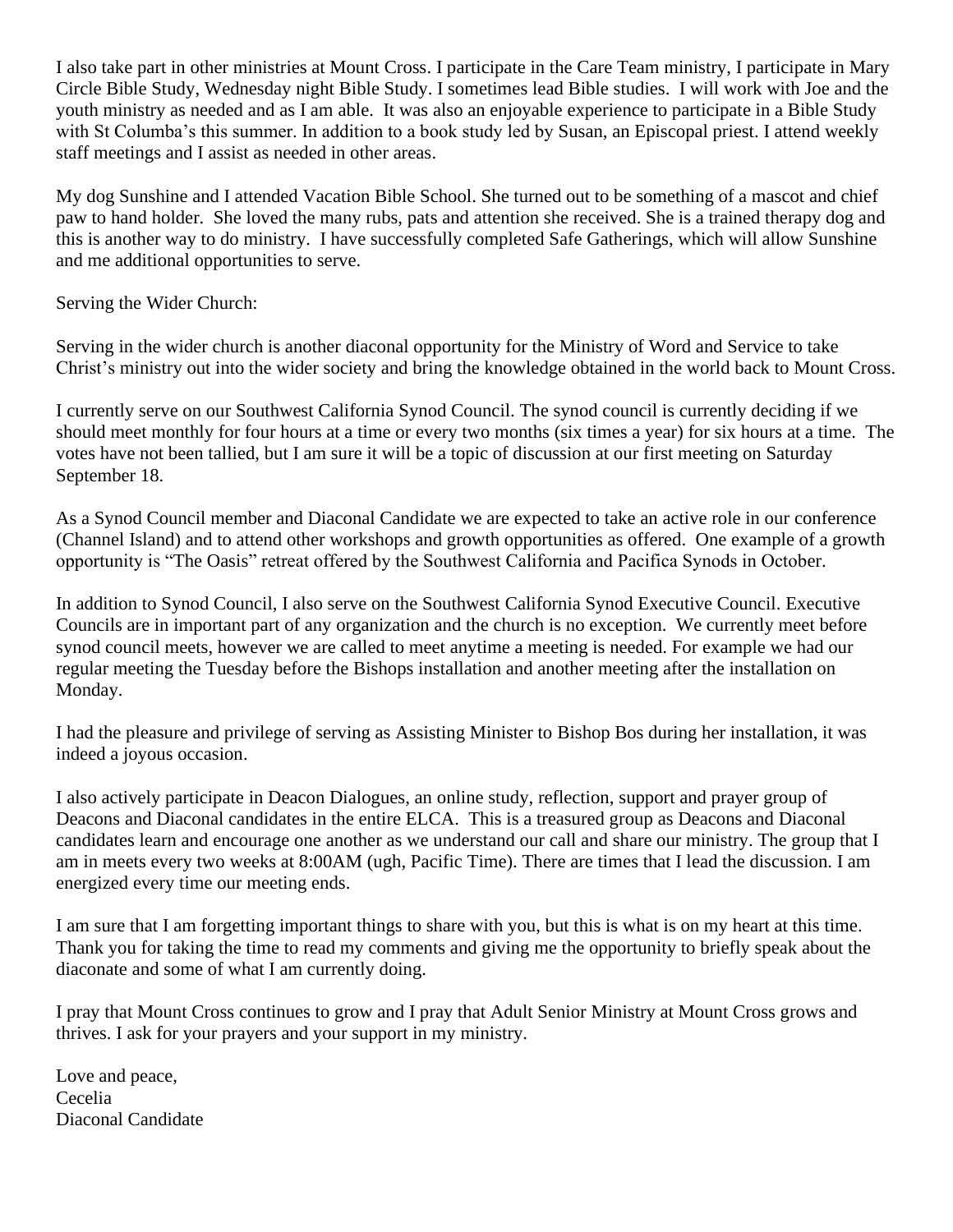### **Pastor's Report for August 2021 Meeting**

Since the Council last met, we said good-bye to Vicar Amanda Berg at the conclusion of her year-long seminary internship with us. Thank you to the Council and Congregation for being an excellent learning site for her. We were abundantly blessed by her presence and spiritual gifts. In one of her sermons, she used a picture of a Peruvian community carrying a cross together. I must have commented many times to her about how meaningful that image was to me, because she gave me this figurine when she left:



I offer it to you this month as symbol of hope. We are certainly aware of the many ways our suffering and grieving world needs cross-bearers. As a church, we are also engaged in a lot of heavy caring, organizing, and discerning work together. It helps me to keep going in challenging times when I remember that we do not bear any cross alone. We have each other and the Lord who leads the way.

My regular ministry takes the form of planning for and preparing for worship, responding to new as well as ongoing pastoral needs, supervising staff, and trying to staying in touch with the work of our committees. Additional highlights of the past month include:

- Vacation Bible School! I was happy to be involved in the daily schedule of Vacation Bible School Aug. 2-6. Thank you and well-done to Joe Zimmerly and his team!
- Tending to the transition at our Child Development Center by supporting Cathy's retirement celebrations, helping to welcome and on-board Amy Vega, and working with the new CDC Board.
- Several Sundays with special recognitions or themes: farewell to Vicar Amanda (July 25); Vacation Bible School highlights and good-bye to Moorpark College interns (Aug. 8); Cathy Channels retirement (Aug. 15); and (upcoming) Health and Healing (Aug. 22) and Blessing Students and Teachers (Aug. 29).
- The *Just Mercy* and *Being Disciples* book groups. (I heard the *Caste* group was great, too, but I was unable to attend).
- Bible study around the campfire Wednesday evenings at St. Columba's.

Looking Ahead:

- How can we partner with Lutheran Immigration and Refugee Services to help Afghan families resettling in the US? I understand there is history at Mount Cross/First Lutheran of helping a refugee family after the war in Vietnam.
- Mount Cross turns 55 in October....do we want to celebrate that in any way?
- While COVID continues to impact in-person attendance, the consensus on the Executive Committee was to keep with our current Sunday schedule of worship (indoors, outdoors and livestreamed) at 9:30 a.m. followed by an opportunity to receive Communion for those who watch our livestream from 11am-noon.
- Fall faith formation and adult education programs begin the week of September 12. My goal is to have lay leadership for the Men's, Women's and Wednesday evening Bible studies and I will visit them all at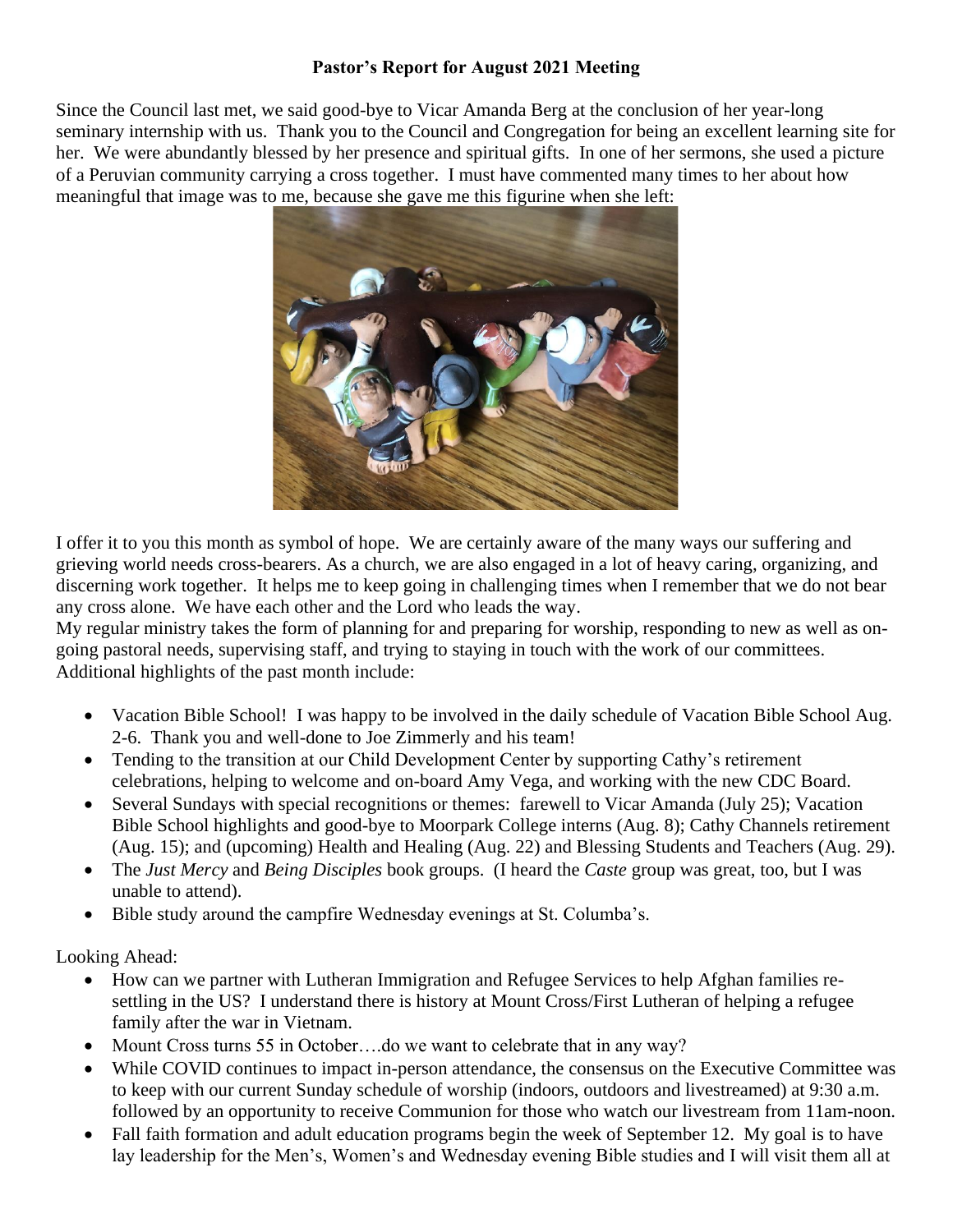least quarterly. St. Columba's has invited us to a combined book study again, and that will happen in September and October.

- Because of the uncertainties of COVID over the past 17 months, I deferred two weeks of my vacation and 2 ½ weeks of continuing education. I recognize that is generally not a best practice for leaders, and I am going to do my best to fit those in this calendar year. I will be on vacation Sunday, September 6, and a few days TBA surrounding that Sunday. Pastor Bill Knutson will preach and preside. Joe Zimmerly and I will attend The Oasis October 18-20. It is a conference for rostered ministers and professional lay staff of the Southwest California and Pacifica Synods. The theme this year is "Fling Wide the Door: Preaching in Advent and Holy Week."
- At the end of July, I completed 2 years of my 3-year term call to Mount Cross. Around May of 2022, representatives of the Mount Cross Church Council, the Office of the Bishop of the Southwest California Synod, the Episcopal Diocese of Los Angeles, and I will meet to discern the continuation of this call. It is wise to think ahead about this discernment process.

Finally, I never tire of saying how blessed we are at Mount Cross with amazing staff and volunteers. Joe Zimmerly has submitted a separate report. I am happy to include below a report from Carina McVeigh, Communications Coordinator, and Carol Browning, wearing her Interim Music Director hat.

#### **Report from Carina McVeigh, Communications Coordinator**

At the Mount Cross Leadership Retreat, I received a lot of feedback regarding the Mount Cross website. This report is to inform the Council of the progress I have made in updating our website and my plans for it going forward according to that feedback, and to invite any suggestions or requests going forward. I will do what I can to incorporate them while making the website as strong as possible.

First, I would like to say thank you for the feedback and the careful consideration of the website. It is one of our most important assets in not only communicating with current members, but also our first introduction to new members. I've extensively researched what makes a strong website/social media platform for a church, and I am grateful to be entrusted with that part of Mount Cross's mission. I look forward to continuing to strengthen our website so it can serve as both a communications platform and as a ministry tool.

As of last Friday, August 13, all current committee minutes were updated to the best of my knowledge. I am currently working through posting the archived minutes and will be adjusting their presentation into a yearly format (2021 Archive, 2021 Archive, etc.) in order to prevent extremely large files. Once all the data is updated, I plan to redesign the Council and Committees page of the website to make important documents easier to access and make navigation of the page more straightforward. Finally, I will be making graphics and designs to make the website, and especially the Council and Committees page, more aesthetically pleasing and informative, including brief descriptions of the committees and their service to the mission of Mount Cross.

The Mount Cross Staff is currently discussing ways to modify our e-Grapevine to make it more visually appealing, including but not limited to the possibility of upgrading our MailChimp account to use their premium formats. We are also in the process of evaluating the worship recordings that are currently present on the website and discussing what is the best course of action moving forward as we continue to operate in our hybrid format.

Thank you, Carina McVeigh August 17, 2021

#### **Interim Music Director Summary – August 2021**

With the current rise in COVID cases because of the Delta variant, we still need to be cautious about group singing. Although the choir would love to be singing and working on music together on a regular basis, we have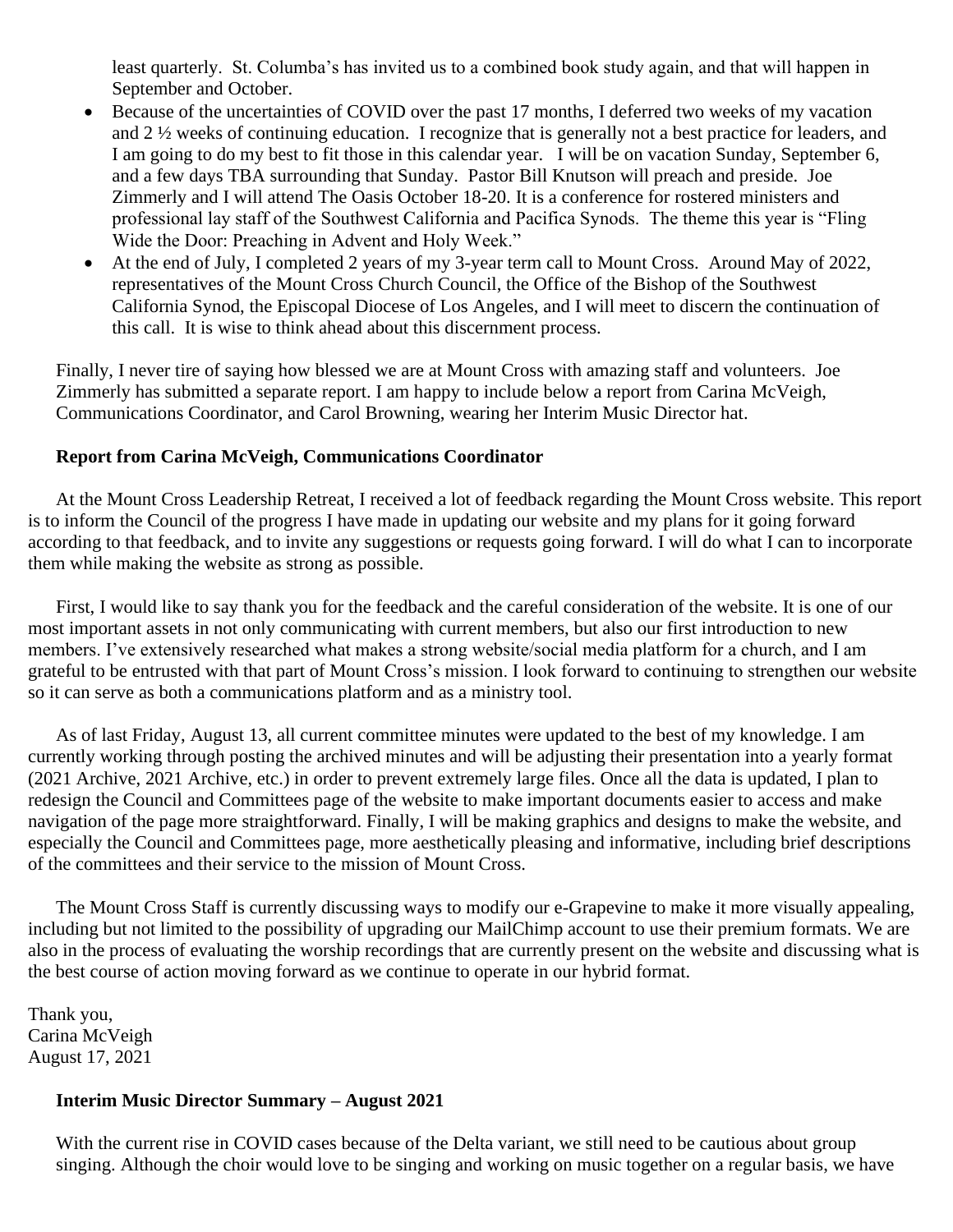to be careful. Our July "Hymn Sing" was a fun event which gave us an opportunity to sing in parts, in the pavilion with chairs spaced out a bit. We even recorded birthday greetings for Pastor Julie's daughter and a song for Norm Morgan. We'll have another Hymn Sing on Wednesday, September 1, 6:30 p.m. Once the CYFM programs begin mid-September, Wednesday evenings outdoors won't work but we'll find another alternative to continue singing together safely.

Our Handbell Choir membership has stabilized, and we have enough regular members for a 2-octave group. Because of vacation schedules, we're not rehearsing for the next few weeks but have repertoire planned out and will be practicing to play during worship again, plus putting together a Sunday afternoon program for late September or early October.

I'm looking forward to Sunday, August 29, 2:00 p.m., when Kate Fisher, Justin Thai, and Guy Ervin III will offer a lovely recital of flute and piano music. Justin and Guy, in particular, are putting in a lot of time to prepare the program. Kate doesn't have as much free time because of Ben's going off to Valparaiso and her getting ready for the new school year, and I'm grateful that she's going to add her talents. I also appreciate the help from Joan Brundage and Barbara Cranfill of the Classical Concert Series committee in organizing the event.

Thank you for the Council's support of our Music Ministry here at Mount Cross!

Carol Browning, Interim Music Director August 17, 2021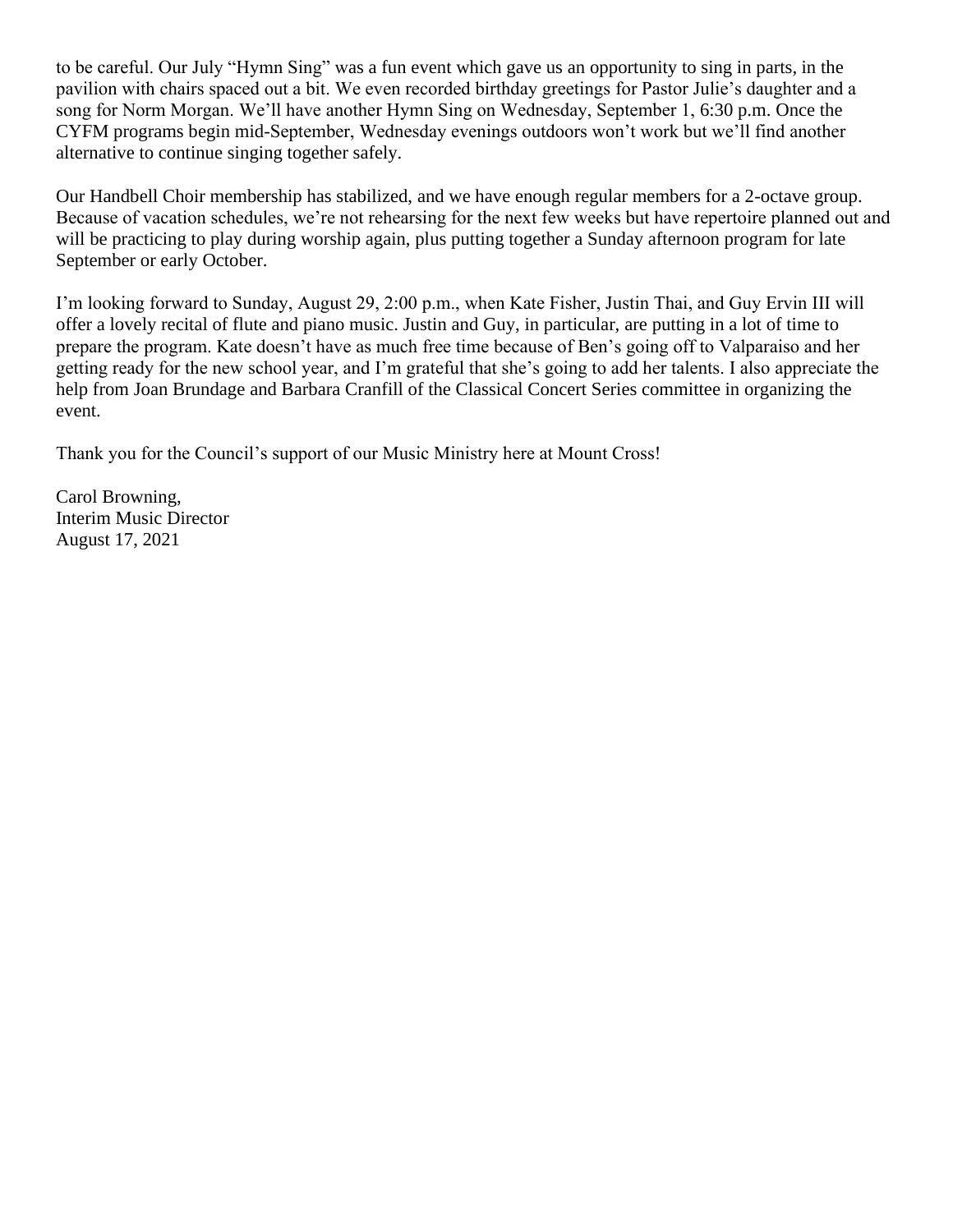#### **Pastor's Report for July 19, 2021 Staff Meeting June 16-July 18 Updates and Highlights**

- We continue to gather for worship at 9:30 a.m. Sunday morning in three ways: inside the sanctuary, outside under the pavilion, and on livestream. For those not on-site during the worship service, Holy Communion is distributed from 11 a.m. – Noon. Bill Dawson, Justin Thai, and three Moorpark College interns provide the needed audio and video technical assistance to support in-person and virtual worship. Carol Browning is doing an excellent job of encouraging the participation of many people in worship music while working within the Re-Opening Committee's COVID guidelines.
- We had four different preachers in the last 6 Sundays. Dr. Cecelia Travick-Jackson preached June 20, Vicar Amanda Berg preached June 27, Chaplain Travis Davis preached July 4, and I preached June 27, July 11, and July 18.
- Summer book groups are going well (*Being Disciples, Just Mercy, Caste*).
- Vicar Amanda Berg's seminary internship ends on July 31. Mount Cross has been blessed by her presence and her gifts for ministry, and it has been a privilege for us to contribute to her ministry formation. Thank you to her Lay Internship Committee and to all in the congregation for welcoming and encouraging her. She is already a pastor to us, and we look forward to following news of her first call after seminary.
- Dr. Cecelia Travick-Jackson's process to become a Deacon in the ELCA is moving forward. The Southwest California Synod approved sending her paperwork to the Conference of Bishops in October. I would like us to create a ministry committee to work with and support Cecelia as her diaconate, focused on ministry to seniors, takes shape.
- Chaplain Travis Davis received news on July 13 that he was officially "Entranced" into the candidacy process to become a Rostered Minister for Word and Sacrament in the ELCA. The next step will be his meeting with the Theological Review Panel to determine his educational needs and goals. The DC Metro Synod will collaborate with the Southwest California Synod in his candidacy journey.
- Leadership Retreat: Thank you to all who were able to attend the Leadership Retreat on July 11 at CLU. We talked about adopting a common mindset for our approach to leading over the next several months. Here is an attempt to summarize that mindset:

*With gratitude for our resilience and resources during the pandemic, and having learned afresh that Mount Cross is a special and caring community where we can depend on God and each other, we will joyfully welcome people back home to church and lead with prayer, patience, presence, and participation. We will listen to God and each other as we creatively experiment with ways to continue all the best of what Mount Cross has been while embracing new forms of ministry, connection, and community.*

• I will be away Wednesday, July 21 – Saturday, July 24, accessible by phone. If in-person pastoral presence is required, Vicar Amanda will be on-call, with Rev. Susan Klein on back-up.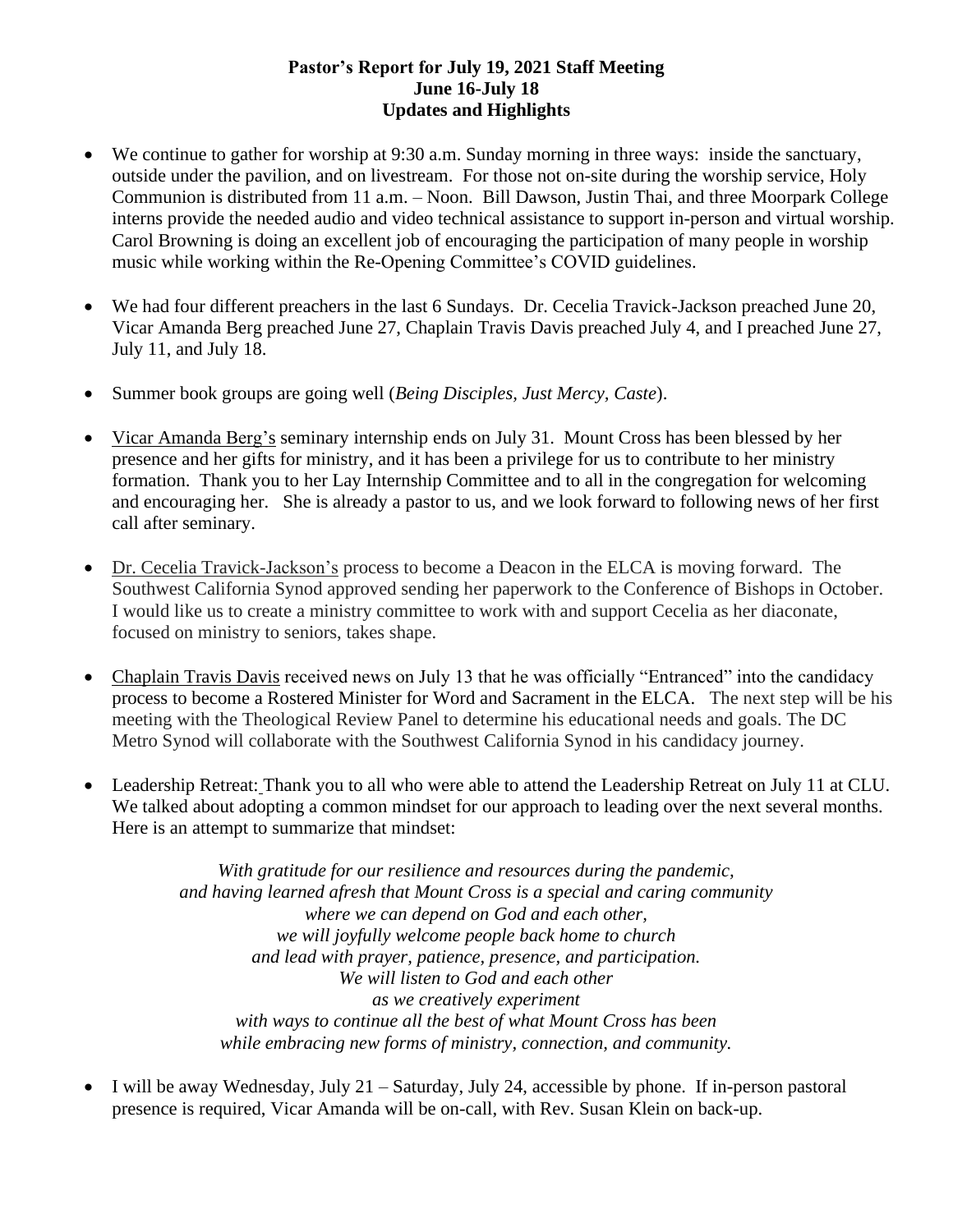# **Mount Cross Leaders Retreat / July 11th, 2021**

# **Notes on what might God be up to with Mount Cross?**

- Continued outreach through technology  $*$
- Raising up leaders  $*$
- Peace and justice continue to grow  $*$
- Community action
- Caring ministry
- Creating space/hospitality/posture of openness in divisive times
- Intergenerational focus
- Collective prayer focus
- Increased partnership with the CDC
- Reaching people that can't physically be present
- Interfaith opportunities
- Making room for NEW people
- Various ways to do church
- Mount Cross representing positive values to the community  $*$
- Fellowship
- Feel the joy of outreach
- Awareness of the importance of community and joining with other churches
- Leave behind biases and judgment to see the humanness of all  $*$
- Prepare for change and reinvigoration
- Outreach through expanded access to different worship and sacrament options new interest in MCLC by strangers, long absent members, and some new members
- Opportunities to strengthen faith through live and virtual Bible Study, book clubs, prayer, and meditation
- Caring for those close at hand take time to know and meet the needs of others
- Speaking up and speaking out for justice faith in action  $*$
- Ecumenical partnerships  $*$
- MCLC embodies positive values in the community  $*$
- Things that strengthen faith  $*$
- Caring/Outreach  $*$
- $\bullet$  CDC  $*$
- Virtual options \*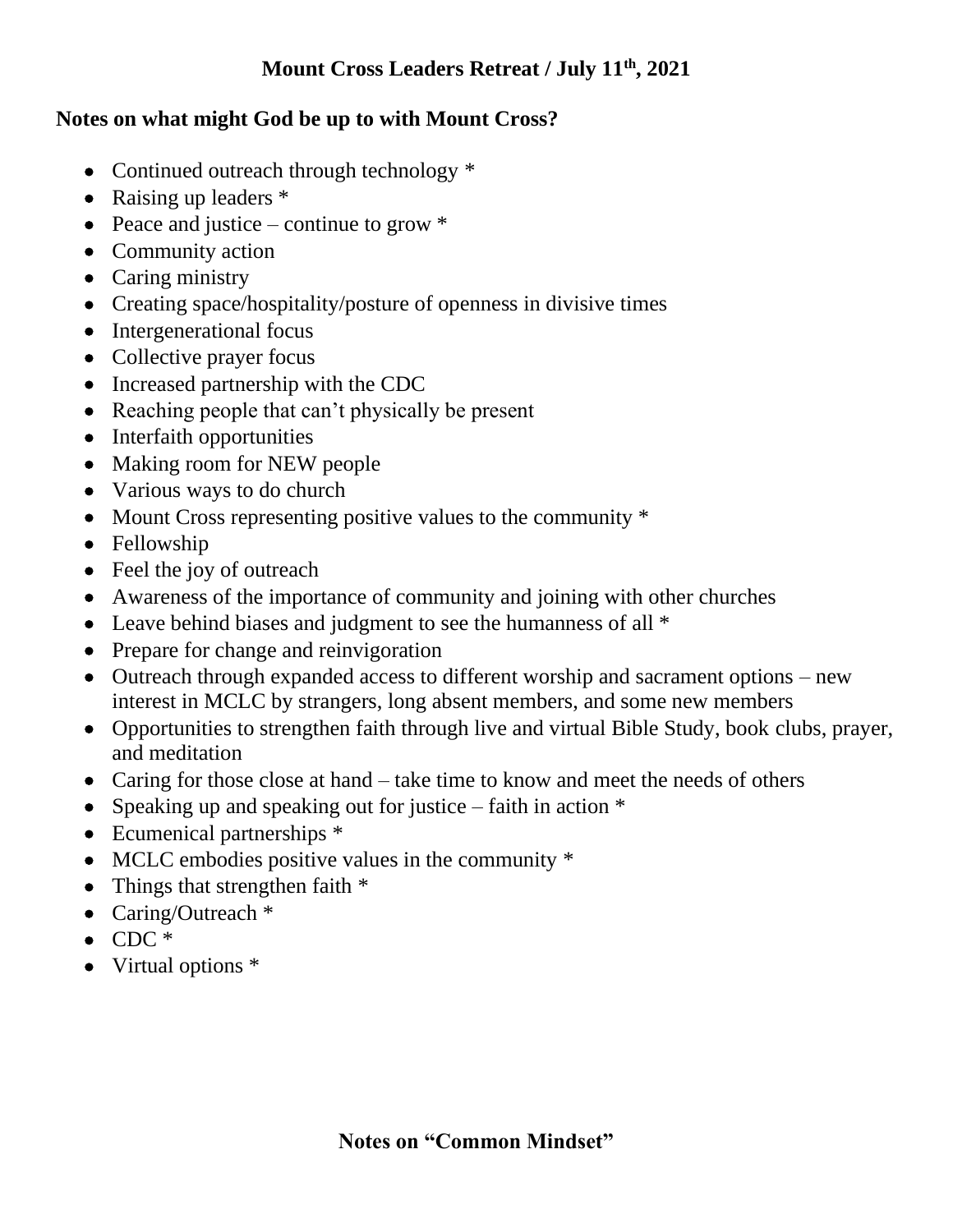- Commitment of church leaders to be present and participate
- A willingness to stretch beyond our comfort zones
- Discerning what stays the same ("If it ain't broke, don't fix it")
- Reframing declining attendance as an opportunity to invite and retain
- Extend grace/ live in grace
- Be a listening presence, intentionally approachable, seeking out people
- Creating "Safe Spaces" / Embodying gentleness
- Be patient with each other and the work of the Holy Spirit
- "Come Home to Church" emphasis rather than "Come Back to Church"
- Lift up positives/strengths: Mt. Cross is a good place; a place to learn and grow
- Trust in the Promises of God/ Jesus said, "I will build my church,"… "I will be with you always"… "I am making all things new" *(from Rev. Ruben Duran, ELCA)*

• In difficult conversations, listening for, and help identify the "need for" in others/ Encourage maturity in conversations.

• Seek creative ways to show love

• An openness to possibilities / Gratitude for the present / Respect the past but not getting stuck there

- Time of listening / Opportunity for a new normal (some things will be different than before- 'not going back') / New perspectives
- Being joyful in exploration
- Listen for the Holy Spirit
- Have perseverance

# Pastor Julie's Draft Summary:

*With gratitude for our resilience and resources during the pandemic, and having learned afresh that Mount Cross is a special and caring community where we can depend on God and each other, we will joyfully welcome people back home to church and lead with prayer, patience, presence, and participation. We will listen to God and each other as we creatively experiment with ways to continue all the best of what Mount Cross has been while embracing new forms of ministry, connection, and community.*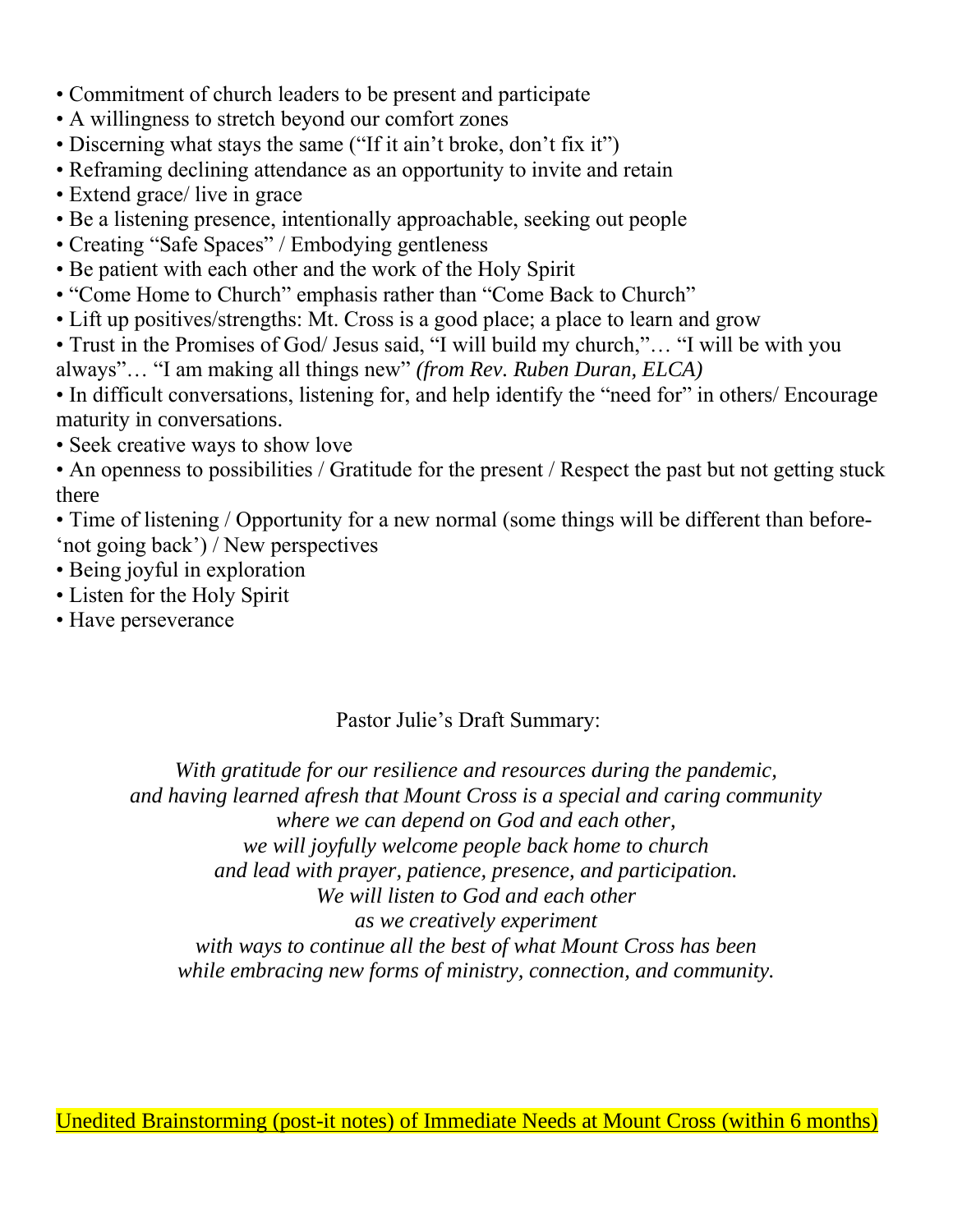# **Administration & Communications**

- Finalize a facility use policy
- Update membership list
- Council Minutes Summary printed in newsletter or bulletin
- Communicate through visual in-person sign-ups in addition to computer sign-ups
- New e-newsletter format links noticed??
- Revamp "welcome" process update website; digital interface; "touchscreen" and live person at kiosk
- Website refresh
- Update website page (agenda)
- Accurate information on website (week of 7/18)
- Member editor for newsletters write articles that would come from committees, etc.
- Monthly / Quarterly postcards
- Endowment needs to better publicize the good works accomplished through the grants (toward the result of generosity / support)

# **Adult Ed, Spiritual Formation, Discipleship**

- Assemble Adult Education committee
- Evening/afternoon Bible study
- Learn how to witness

# **Caring, Welcome & Fellowship**

- 2nd Health Ministry nurse
- Meal support volunteers
- Home communion schedule
- Home communion assistants
- Card ministry volunteers
- General visitation of homebound
- Visitor companions
- Support for caregivers
- More volunteers
- Got more volunteers involved and added to present group; encourage participation
- Storytelling and recording of seniors
- Get Many Meals up and running
- Continue the momentum of outreach even though the intensity of COVID is less
- Descriptions small sentence examples of each committee
- A "Homecoming" welcome celebration
- New member partners
- Make it clear that ALL are welcome! (All genders, ages, races, abilities, etc.)
- Do research on our immediate community
- Spanish-speaking outreach kiosk material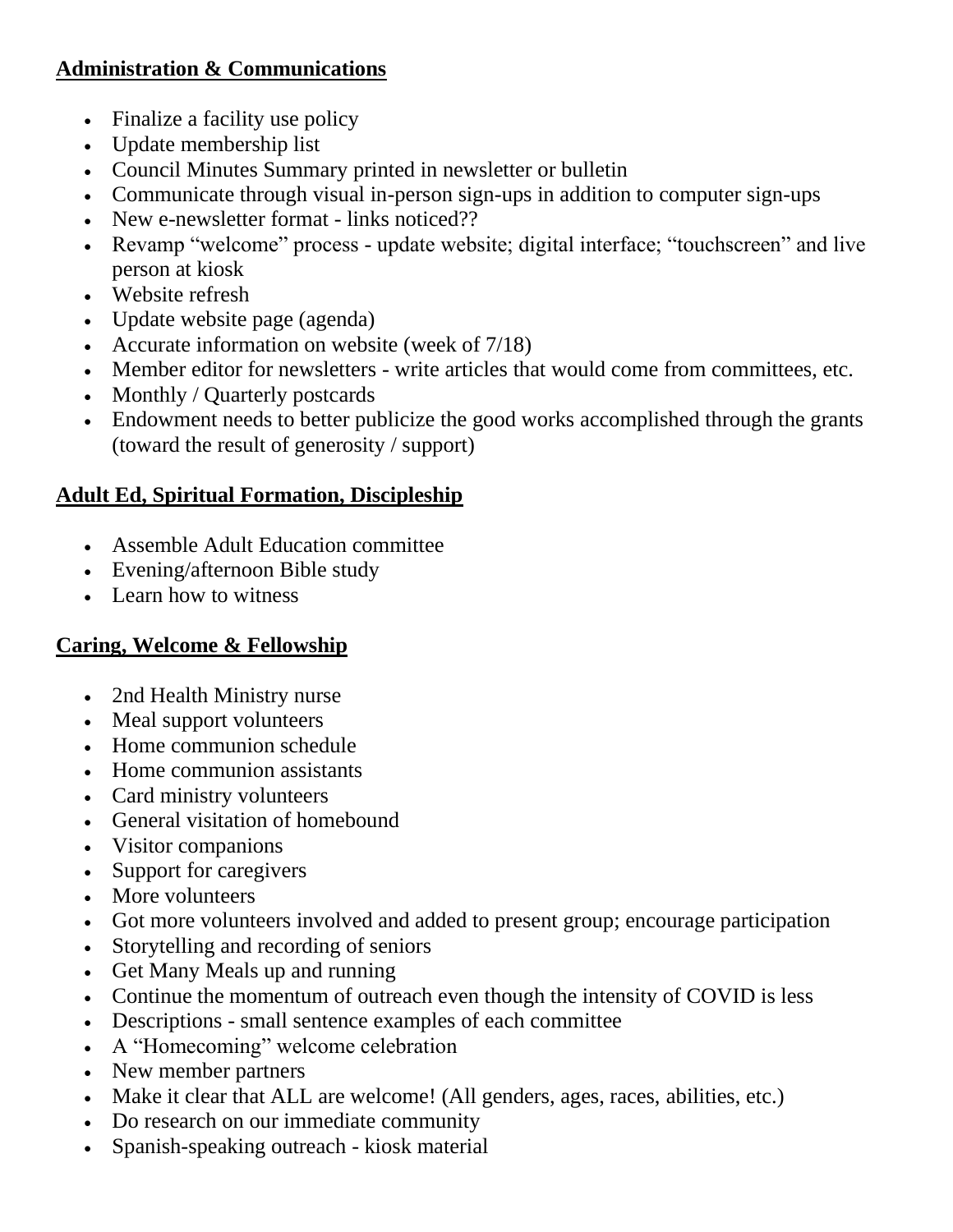- Planning group for September church picnic
- People
- Social events
- Fellowship that brings all ages together
- Potluck suppers! (Pandemic guidelines?)
- Do Make/Bake/Celebrate
- MBC
- Encourage volunteerism

# **CDC, Children, Youth, Family**

- Volunteers
- Return of Lutheran Hall to Mount Cross use on Sunday morning
- Appeal to young families
- LWR/Convo with adults
- @ Wednesday dinners?
- Youth participate in worship and attend maybe sit together
- More emphasis on worship
- Church marketing
- Address the governing policies of CDC UPDATE!
- On-board new director Amy Vega Get CDC up and running
- Get families involved from CDC into church
- CDC to be purposeful in connecting with church participate in worship

# **Finance & Stewardship**

- Make financial secretary manual
- Financial/Operational policy
- More members on Stewardship Committee
- Financial audit by outside organization budget item
- Encourage giving

# **Property & Technology**

- Environmental and modernity, i.e. LEDs
- Light on the cross
- Mount the sign facing Earl Joseph so it can be seen *(need to check on city signage policies)*
- *Above outside church doors - clean off the dirt*

# *Technology*

- Fully resourced technology
- Tech interns oversight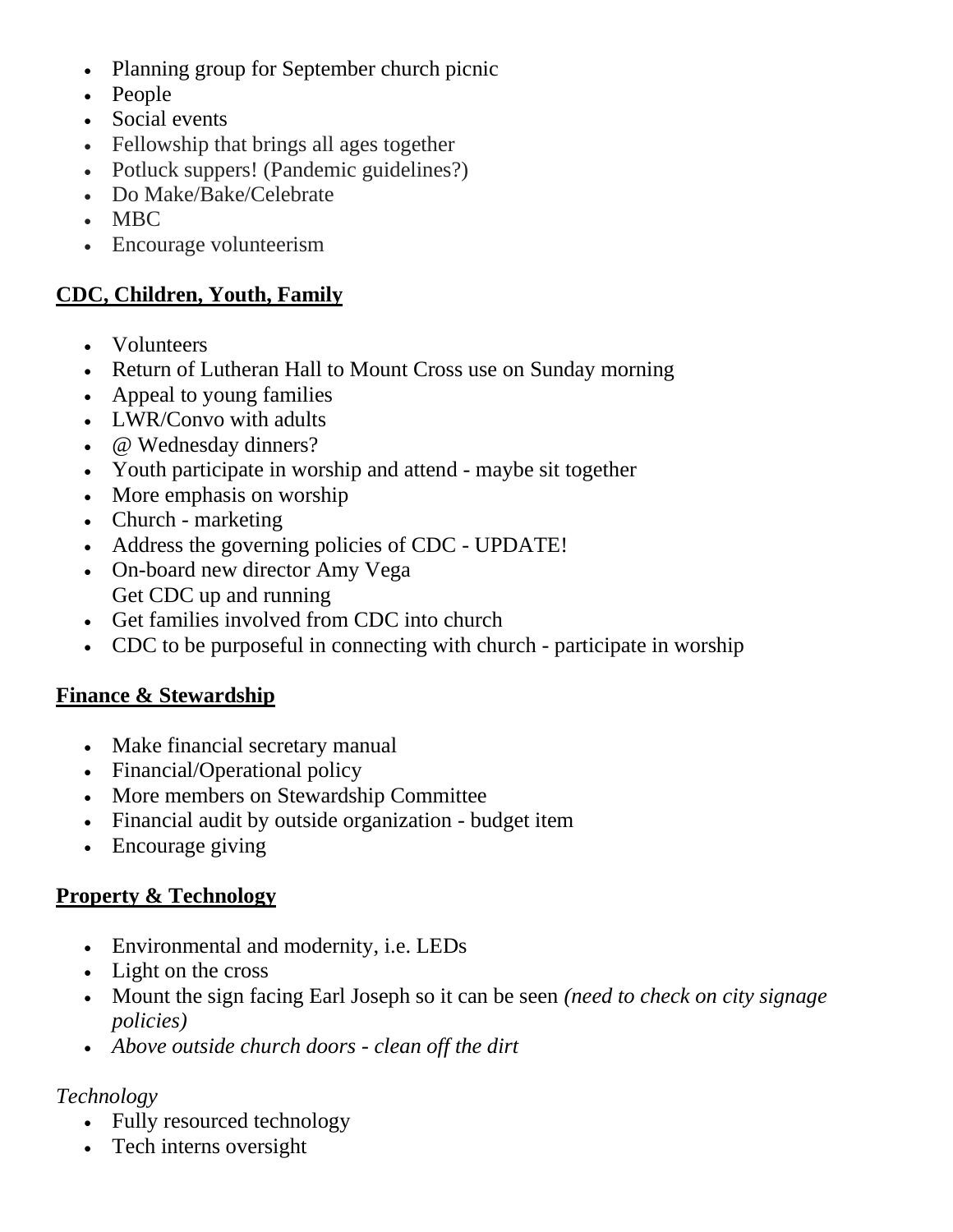- Technology apprentice
- Continuation of streaming services
- Consistent audio & visual support

# *Facilities*

- Work to increase flexibility for the use of our own structure
- Transitioning from small to larger services (seating, capacity, etc.)
- Get the sanctuary arranged for large groups again

# **Service, Missions, Peace, Justice**

- Encourage more food donations
- "Food of the month" for food pantry lead person
- Knowledge of community needs: i.e., Pastor Hernandez in Oxnard
- Communicate with minority churches know their needs
- Help with better treatment of minorities (i.e., black arrests)
- Anti-Racism Check-in leadership need new leaders for Fall

# **Worship & Music**

- Abbreviated midweek service for seniors and others with health issues
- Need for people to sign up in different way than computer for worship help
- Re-engaging Altar Guild
- More partnership with neighboring congregations (St. Mary Magdalen, St. Columba's)
- Revitalize praise music
- Sanctuary choir
- Have singable hymns and songs
- Get choir back
- Two services
- Increase volunteers for worship service
- Continuation of traditional services at 8:00
- Set Summer Sunday schedule
- A customary for Sundays
- Worship Assistant schedule
- Set Fall Sunday schedule
- Re-vitalize Worship and Music Committee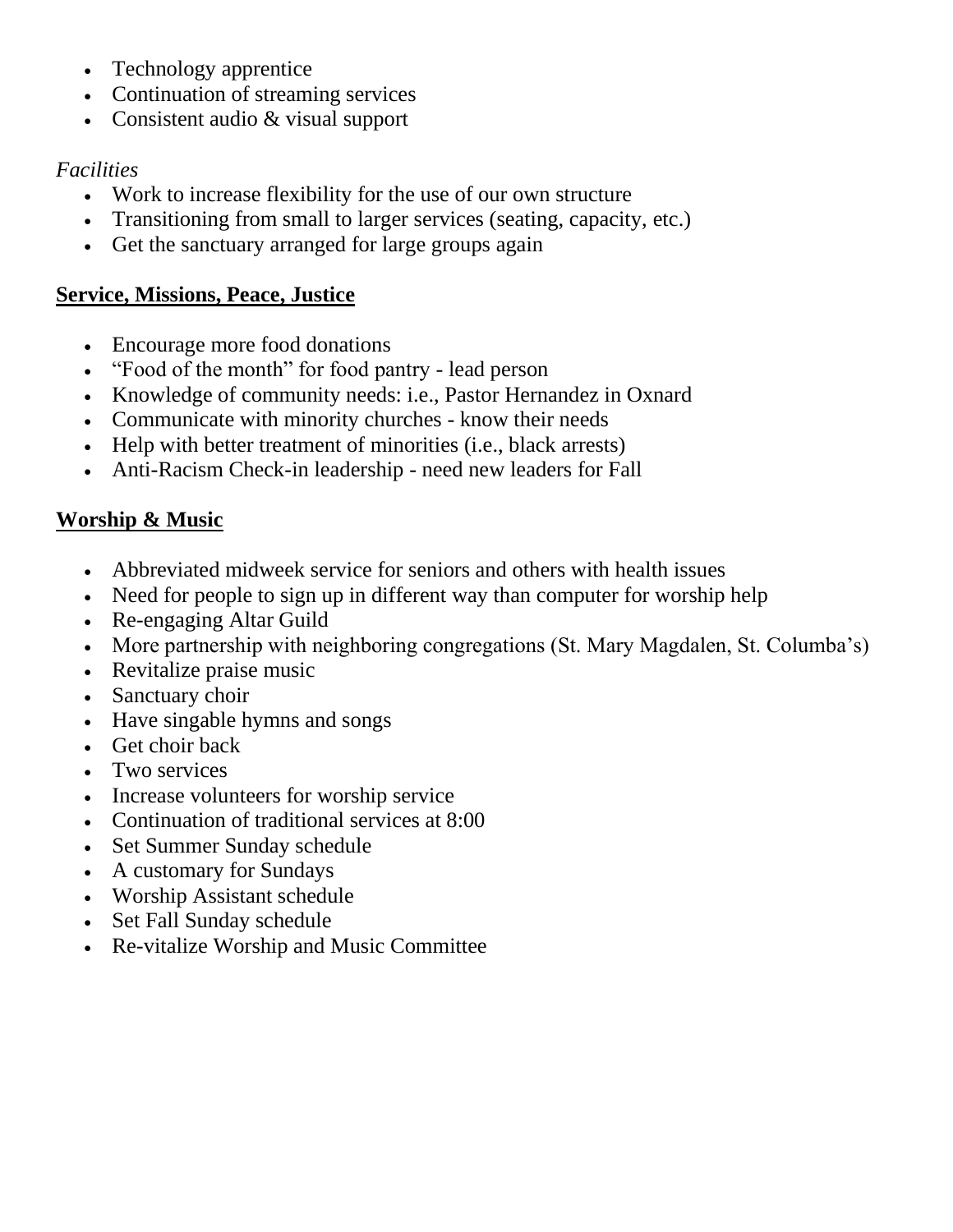#### **Vicar's Report / June Church Council Meeting**

#### *"From his fullness we have all received, grace upon grace."* John 1:16

It all started in the garden. Last August, when my family and I first arrived at Mount Cross, we were welcomed to worship in the prayer garden. Arriving in the middle of the pandemic yet being welcomed in the middle of a prayer garden, a place of hope and beauty, gave us a glimpse of what was to come. I was struck right away by the creativity and resiliency of this congregation. It was one of the first graces of many that have been a part of my Mount Cross internship experience and my formation toward ordained ministry. Highlights of my learning and growing with you over the past year include:



• **Preaching, Teaching, & Worship**: Preaching 12 times, giving children's sermons, leading Upper Room Zoom, and

teaching both adults and youth in Bible Studies (Women's, Men's, Pericope Study, Lenten Study, Gospel of Mark series, Sr. High Bible Study, Confirmation). Assisting in leading Sunday worship and preschool chapel, collaborating in ecumenical worship with Sr. Columba's, and assisting Pastor Julie with a funeral.

**• Pastoral Care:** Due to the pandemic, drive-through Communion became the most consistent opportunity for interacting with and praying for congregants. Pastoral care also took the form of phone calls, notes, and a few home visits. Because my internship is also shared with Holy Spirit Retreat Center in Encino [https://www.hsrcenter.com,](https://www.hsrcenter.com/) I had additional pastoral care opportunities with my work there as a Spiritual Director. I currently see 10 directees for an hour each (monthly) via Zoom. To learn more about Spiritual Direction [click here](https://www.hsrcenter.com/AboutUs/ourservices)  $\blacktriangleright$ 

**• Service & Outreach Ministries:** Working with both the Peace and Justice team, co-leading the monthly Anti-Racism Check-ins, and working in various ways with the Care Team.

**• Leadership Growth/Training Opportunities:** Training in 'Mediation and Peacemaking' through the Lombard Mennonite Peace Center, leading a day retreat, "Calling all Peacemakers" at Holy Spirit Retreat Center in January. Receiving 'Authentic Diversity Training' through our synod with Pastor Julie, attending workshops on "Becoming a Hybrid Church" and on the new hymnal "All Creation Sings." Attending 6 sessions with clergy in our synod and beyond, discussing with the author Rev. Marj Funk-Pihl, her church vitality program "Living the Resurrection: Helping Congregations Thrive." Providing managerial support with our Moorpark College tech interns' program.

• **On the Horizon:** Will be receiving training in marital counseling through "Prepare & Enrich," visiting the Sisters of Mercy's border ministry in San Diego, meeting with Keith Selbrede to learn more about good church financial oversight practices, and connecting with Rev. Tracy Williams at Holy Redeemer Lutheran Church in Bellflower.

"Grace upon Grace" is a fitting description of my time here, and I am so grateful for my opportunities to learn and serve with you. More than anything, I am grateful for the relationships and connections I have made. Pastor Julie, the staff, and my Lay Internship Committee led by Kristine Dawson, have all given me abundant support and mentoring. I have had the privilege to work alongside many of you and have been encouraged and inspired by the leadership and commitment for the ongoing work of this congregation.

It has been wonderful to see the ways in which the Holy Spirit has worked and continues to work through all of you. Your adaptability and creativity during this time of pandemic, and the vitality of your outreach both with-in and outside of the community, are so apparent. My prayer for you is that you continue to be a light on this hill in Camarillo (a hill with a prayer garden!), anchored in prayer and Christ's love, continuing in the ways of hospitality and welcome to all, with ongoing care and concern for those affected by life's struggles and injustices, and bringing Christ's love wherever it is needed. Thank you for graciously welcoming me into your community. Grace & Peace to you all!

With much gratitude and love in Christ,

Vicar Amanda +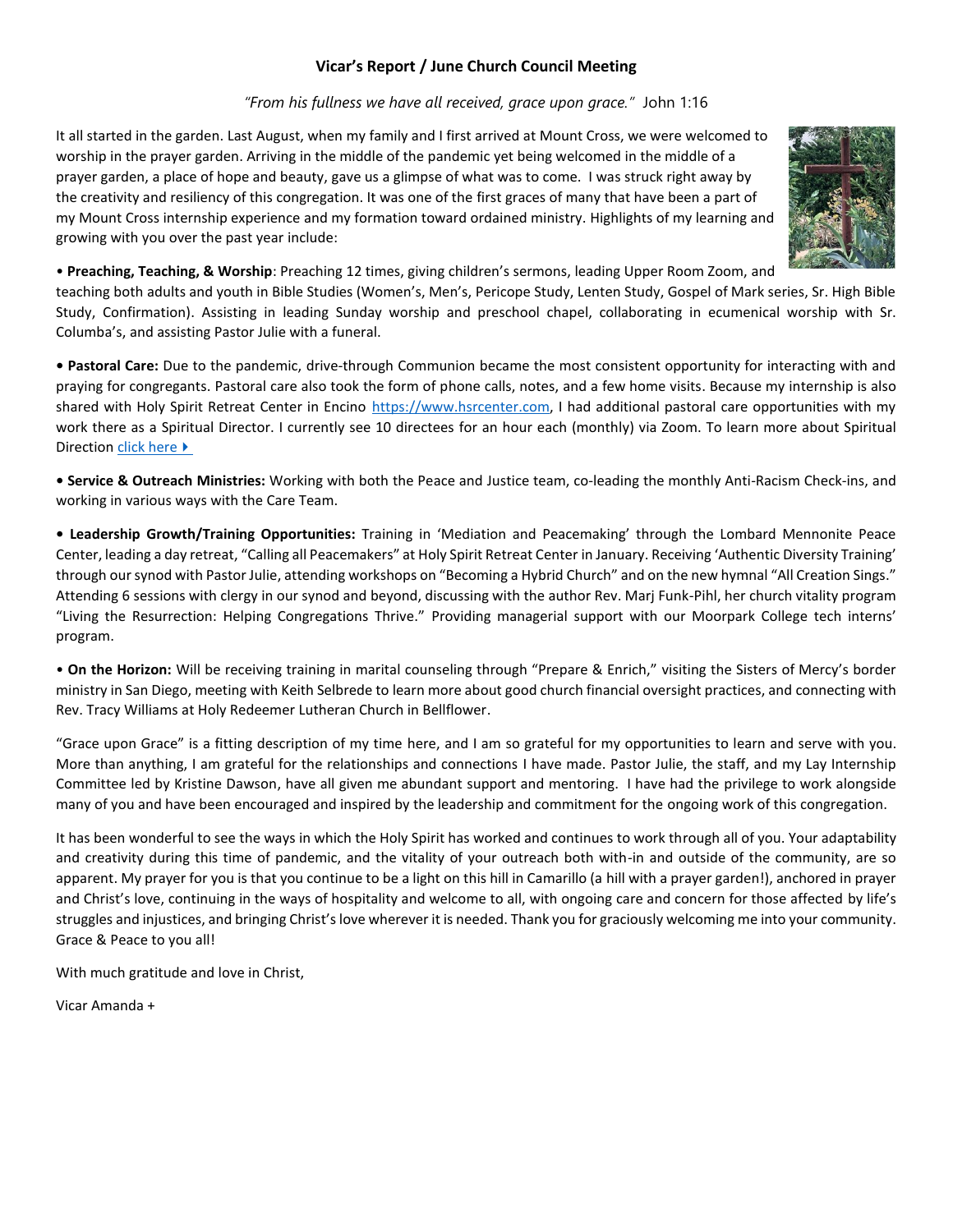## **Pastor's Report for May Church Council Meeting**

### **April 20 – May 18, 2021**

**Grace. Generosity. Goodwill. Growth.** Thanks to the grace of Christ, the generosity of our members, and the spirit of goodwill permeating Mount Cross, we are responding carefully and intentionally to changing times while continuing to grow in our mission of worshipping God and serving others. The awareness of new life that Easter brings us is reflected in our congregation. We give thanks for Baptism every Sunday in the Easter Season. On April 26, we baptized Jack LaCalamita and welcomed his grandparents, Tom and Patricia LaCalamita as new members through the Affirmation of Baptism. On May 23 we will confirm Baelin Christeson, Mia Fernandez, Matt Fisher, and Nathan Griffis as they affirm their baptismal faith. We are blessed.

**Re-Opening our Campus:** With joy and care, under the guidance of our Re-Opening Committee and following applicable regulations, we returned to the sanctuary for Sunday worship on May 2. We are now offering 3 simultaneous worship locations at 9:30 a.m.– indoor, outdoor, and livestream, and 2 post-worship Communion distribution options – sanctuary walk-in and drive-through from 11am-12noon. During the week, some church groups and committees have chosen to return to in-person meetings and some have chosen to remain on Zoom. I expect that will be the case through the summer. Sundays are a staff and volunteer intensive undertaking. Thank you to all who are helping make Sundays possible at Mount Cross!

**Sunday Snapshot:** On May 16, 50 people were inside for worship, 8 people were outside, and our peak live viewers on Facebook was 43. As of today, 9 people viewed the recording on YouTube. For post-worship Communion distribution, 12 people came inside the sanctuary and 12 people received Communion in their cars.

**Child Development Center Transition:** Continuing to give thanks for the fruitful and impactful ministry of Cathy Channels, I worked with the CDC Board and some Mount Cross members to draft and post the job description for a new preschool Director. The job opening is posted on Craigslist, Facebook, the Synod, and at CLU, Pepperdine, and CSUCI. Here is a link to the posting on Craigslist <https://ventura.craigslist.org/edu/d/camarillo-preschool-director/7317935617.html> Please circulate it widely and pray for the search process.

**Raising up new leaders:** Vicar Amanda has been one of God's great gifts to Mount Cross this year. She will be concluding her internship on July 31. It is my joy to support and encourage Dr. Cecelia Travick-Jackson as she moves towards ordination as Deacon, and Chaplain Travis Davis as he seeks to become an ECLA rostered minister of Word and Sacrament. I also have the privilege of serving as a mentor to another Deacon in formation in the synod.

### **Other highlights of the month**

• I have attended three synod-sponsored programs to help church leaders think through what we have learned during the pandemic and how the church will be changed permanently by it: "Technology, Innovation and Thriving Congregations: Changing our Mindset" on April 14;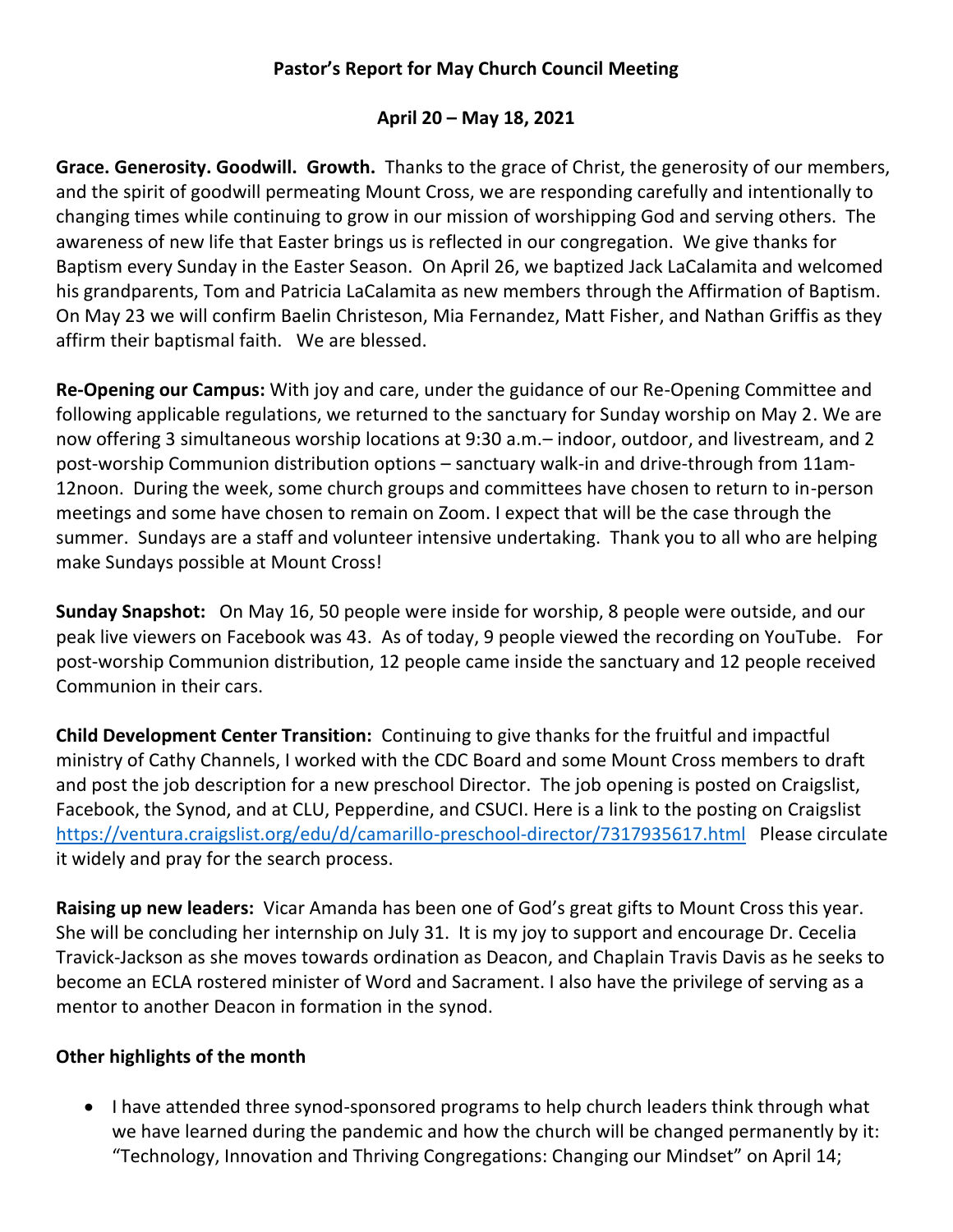"Becoming a Hybrid Church" on April 27 and "Clicks and Community – Ministry in a Tech-Shaped Culture" on May 6. I was happy to see that we had other Mount Cross members and/or staff present at all of the above, as well. My main take-away from all of these conversations is the need for us to be very clear and articulate about our mission and values as a church as we make decisions about how to use technology, what pandemic innovations we want to continue, what "old ways" we want to bring back, and what new things we want to try. **I look forward to our leadership retreat on Sunday, July 11 as we discern these things together. Please put it on your calendar.** 

- The brief, pre-recorded Ascension Thursday worship service I offered on May 13 was surprisingly well-received and opens up possibilities for midweek or occasional worship experiences in the future.
- I attended the virtual Ramadan Iftar dinner sponsored by Ventura County Interfaith Community (VCIC) on April 24. VCIC would like a Mount Cross representative to be part of their monthly meetings. Please consider nominating yourself or someone else in the congregation to serve in that way. See me for more information.
- I attended the Synod's "Authentic Diversity Training" on April 29. It was a worthwhile workshop, required of pastors biannually.

## **Looking Forward:**

• I will be on vacation June 10-24. Vicar Amanda will be on-call for pastoral emergencies and, assisted by Ceceilia Travick-Jackson, will preside at Sunday liturgies with Communion elements blessed at our worship on June 6. I will be absent from the June Council meeting. In place of the Pastor's report, the Council will receive the Vicar's report.

Thank you, Mount Cross Church Council, for your faithful, engaged, and service-oriented leadership!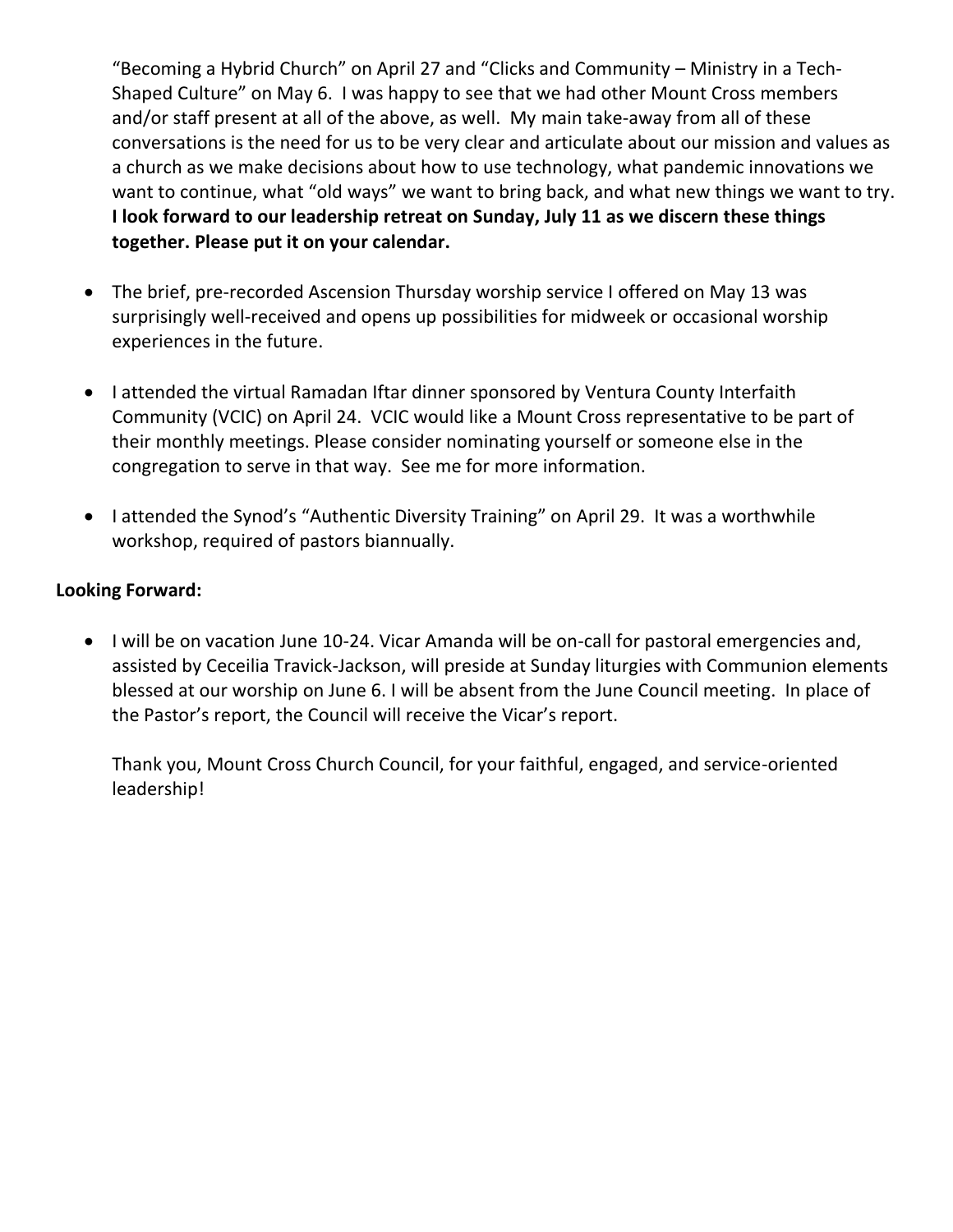### **Pastor's Report for April 2021 Church Council Meeting** *March 24-April 20, 2021*

In addition to on-going Bible Studies, pastoral care, worship services, justice ministries, and organizational administration, my time this past month has focused on the official hiring of Carol Browning as our Music Director for this year, Holy Week and Easter services, working with the Re-Opening Committee and Worship Team to plan for a gradual return to on-campus worship and programming, meetings and conversations related to transition at our Child Development Center, and support for Travis Davis (Word and Sacrament) and Cecelia Travick-Jackson (Word and Service) in the ordination process. As of April 12, I was fully vaccinated and am now increasing my in-person meetings and visits.

Thank you to all who helped make Holy Week and Easter meaningful and special this year, despite pandemic restrictions, and thank you to all who joined in worship online or on-site. It was a joy to collaborate with St. Columba's Episcopal Church for the Lenten Bible Study, as well as the Maundy Thursday, Good Friday, and Easter Vigil services. A warm welcome back to Mount Cross to Nora Fajnor who rejoined the congregation at the Easter Vigil service on April 3. The Mount Cross campus was filled with joy on Easter Sunday, as 112 people gathered in the parking lot for Easter worship, joining our livestream worshippers. A few dozen people came by after the Easter service to receive Holy Communion in the sanctuary or in their cars.

I invite a motion to receive the application for church membership of Thomas and Patricia LaCalamita who wish to join Mount Cross by Affirmation of Baptism on Sunday, April 25, along with their grandson, Jack, who will be baptized that day.

**Worship Updates:** Drive-Through Communion will be replaced by Walk-In the Sanctuary Communion from 11am – 12 noon each Sunday. For those unable to come inside, we will still bring Communion to their cars.

**Beginning May 2**, the Re-Opening Committee has approved a cautious return to indoor worship. (May 23 Confirmation Sunday and June 6 Graduate Blessing Sunday will be outside because of the expected higher attendance of younger members who are not yet vaccinated).

These are the parameters for indoor worship, to be changed as necessary as circumstances evolve:

1. Seating will be in every other pew with six feet between household groups.

2. There will be seating outdoors in the pavilion, with audio and video of the worship service, for people who are uncomfortable being indoors or if indoor capacity is exceeded.

3. Upon arrival, temperatures will be taken and people will be asked to sign-in.

- 3. Masks are required.
- 4. Singing indoors is discouraged.
- 5. Livestream worship will continue to be available online.

6. For those not in attendance at the on-site worship, Holy Communion will be distributed in the sanctuary from 11am-12 noon. Communion will be brought to car windows for those unable to come into the sanctuary.

\*There is a meeting **Saturday, April 24 at 11 a.m.** onsite at Mount Cross for all involved in helping us transition to indoor worship. I really need as many Council members as possible to attend this meeting and to sign-up to be helpers at the services. Ushering help is especially needed. Thank you in advance!

### **Upcoming**

All are invited to two opportunities offered by the Synod to think about what changes to church life and worship are necessary and desirable as we move out of the pandemic.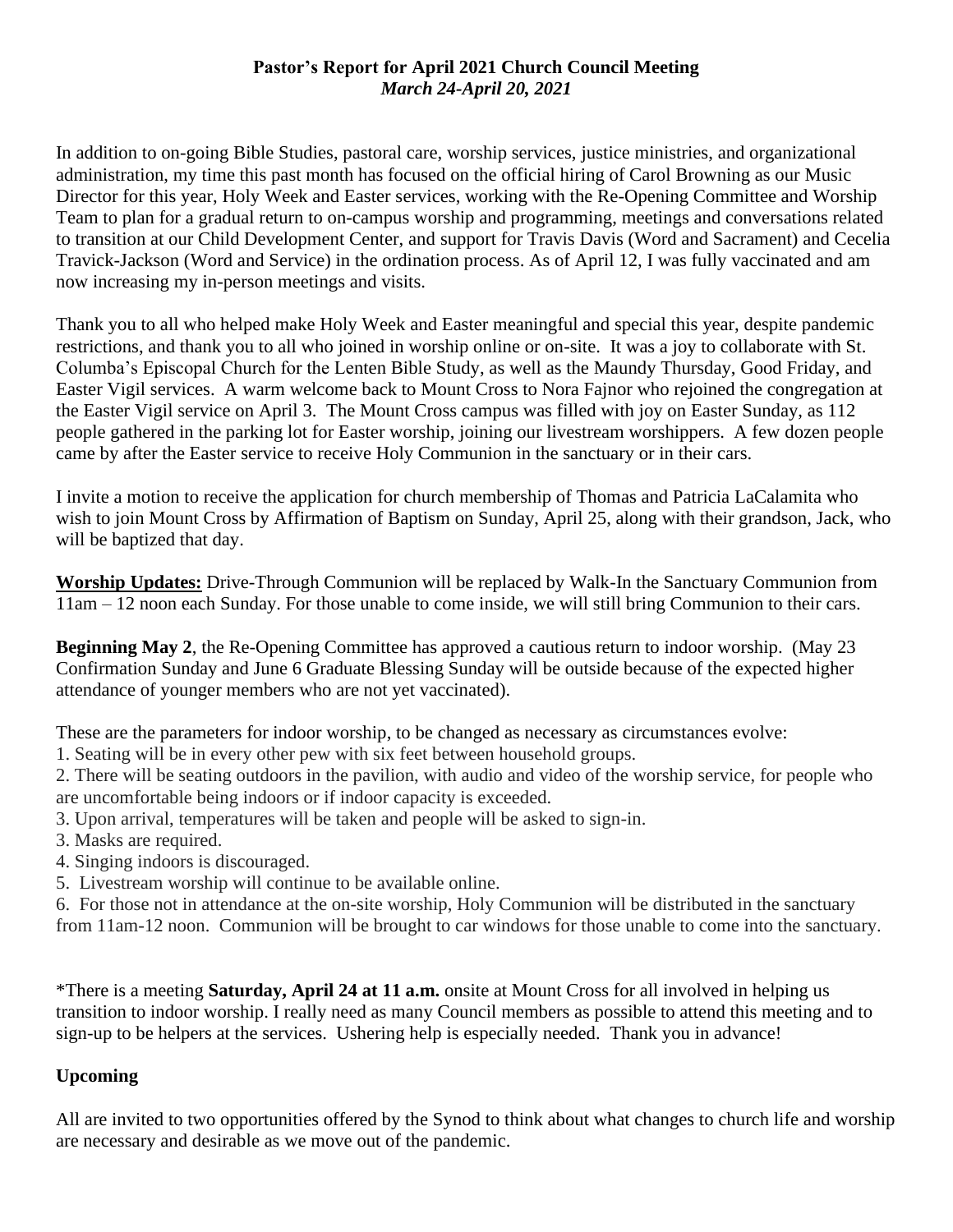- 1. Becoming a Hybrid Church on **April 27 at 11 a.m. or 3 p.m.** (choose one). Zoom link <https://zoom.us/j/95055299857?pwd=cGJSUlZ2VmoycWFHSGVaRXVneUIyQT09#success>
- 2. Clicks and Community: Ministry in a Tech-Shaped Culture on **May 6 at 11 a.m. or 3 p.m. (choose one). Zoom link <https://zoom.us/j/98538205766?pwd=T21kWjdqVjF6Vlp2RFZIL28wbTFRZz09#success>**

**I will be away June 11-25.** Vicar Amanda will be on-call in my absence and preach and distribute Holy Communion from elements blessed earlier in the month at the worship services on Sundays June 13 and 20.

**Save the Date: Sunday, July 11 Leadership Retreat 1-5 p.m.** Typically, Church Council and other congregational leaders would meet the week after the annual meeting for visioning and goal-setting. We delayed that this year until we had a better sense of the landscape. We will meet July 11 from 1-5 on campus to chart the course for the second have of 2021.

> As someone observed of Mount Cross recently, "In a challenging time we seem to be flourishing!" Thanks be to God for the daily love and resources given to us in the abundant gifts, skills, and generosity of our staff, volunteers, leaders, and members.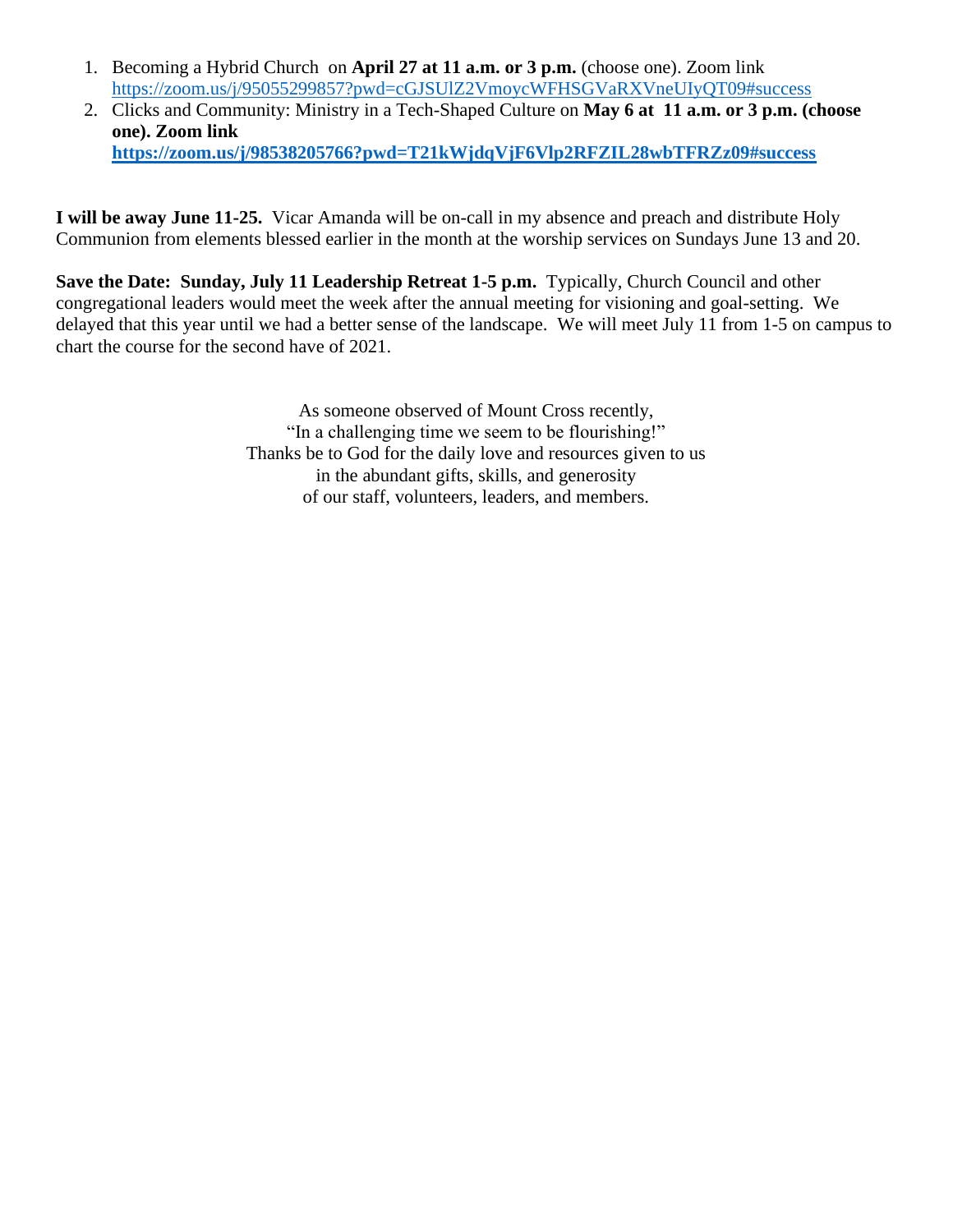### **Lent, Holy Week, and Easter**

- Lent began on February 17 with our Ash Wednesday service (pre-recorded in collaboration with St. Columba's Episcopal). Vicar Amanda was the preacher. Ashes were mailed in advance to all households for use in the service.
- *Hosanna: A Spiritual Journey Through Holy Week* Bible Study began on Feb. 24/25. It is a combined Bible study on Zoom with St. Columba's, meeting for 5 weeks on Wednesday nights and Thursday morning. I taught the Feb. 24/25 class; Fr. Greg taught the March 3/4 class and 10/11 class; I will teach the March 17/18 class; Vicar Amanda will teach the March 24/25 class. The study will culminate with our combined virtual celebration of the Great Three Days (Maundy Thursday, Good Friday and the Easter Vigil).
- Following the decision of our Re-Opening Committee in response to improvements in the local COVID case rate, we resumed in-person outdoor worship on Feb. 21.
- Wednesday Holden Evening Prayer services Wednesdays in Lent are featuring well-received messages from church members reflecting on the connections between their faith and their work in the world. We heard from retiring CDC Director Cathy Channels on Feb. 24; teachers Kate Fischer, John Grennan, and Brendan Garrett on March 3, and realtors Randy Churchill and Anne Valencia on March 10. We will hear from young adults Carina McVeigh and Jessica Easter on March 17 and military chaplain, Travis Davis on March 24.
- Holy Week Schedule: Maundy Thursday, pre-recorded service at St. Columba's premieres on Facebook and YouTube at 7 p.m. April 1; Good Friday, livestream from Mount Cross at 7 p.m. April 2; Easter Vigil with Affirmation of Baptism pre-recorded service from Mount Cross premiers at 7 p.m. on April 3.
- Easter Sunday: April  $4^{th}$  9:30 a.m. in-person, outdoor service will also be livestreamed, followed by drive-through and walk-in Communion, details TBA.

### **Announcing Cecelia Travick-Jackson's final steps towards ordination as a Deacon**

Deacons are ministers of Word and Service**.** Please see the attached letter from Cecelia describing her journey in this process. Mount Cross is blessed to be a part of it and will be blessed by her ministry to us and the synod.

### **Music Director (Temporary) Selection Process**

At our congregational meeting in January, the budget we approved included funding for a temporary Music Director position to get us through 2021 and the uncertainties of the pandemic. It is a position that combines what had been 3 positions (Sanctuary Choir Director, Bell Choir Director, and Praise Band Director). Our hope is that, by this time next year, we will know more about what we need from our music program. The job was posted for 2 weeks on Facebook and Craigslist, and at CLU and Pepperdine. A notice was also placed in the March 2021 Mount Cross Newsletter. 5 applications were received. 3 candidates will be interviewed this week**. I request Council to hold an electronic vote between now and the April meeting to fill this position, pending the recommendation by the Selection Committee.** The Committee is comprised of Becky Riley (Sanctuary Choir), Aimee Stoll (Bell Choir), Jessie Masek (Praise Band), Marion Cole (Praise Band), and Sonja Demeter (Worship and Music Committee). Input was also received from Joe Zimmerly and members of the Youth Band.

### **Re-Opening Committee Updates as of March 12, 2021**

We can now be more invitational and encouraging about attendance at outdoor worship. Beginning Easter Sunday, at drive-through Communion time we can also allow walk-in to sanctuary Communion (need to coordinate with technology team). We are not yet ready to begin indoor worship because the guidance prohibits indoor congregational singing at this time and vaccines are not yet available to all adults. Indoor meetings allowed for church groups, spaced and masked, not to exceed 25% capacity (red tier). Still, no non-church groups meeting indoors. Congregation encouraged to voice opinions directly to the Re-Opening Committee meeting next on 4/15 at 7 p.m.